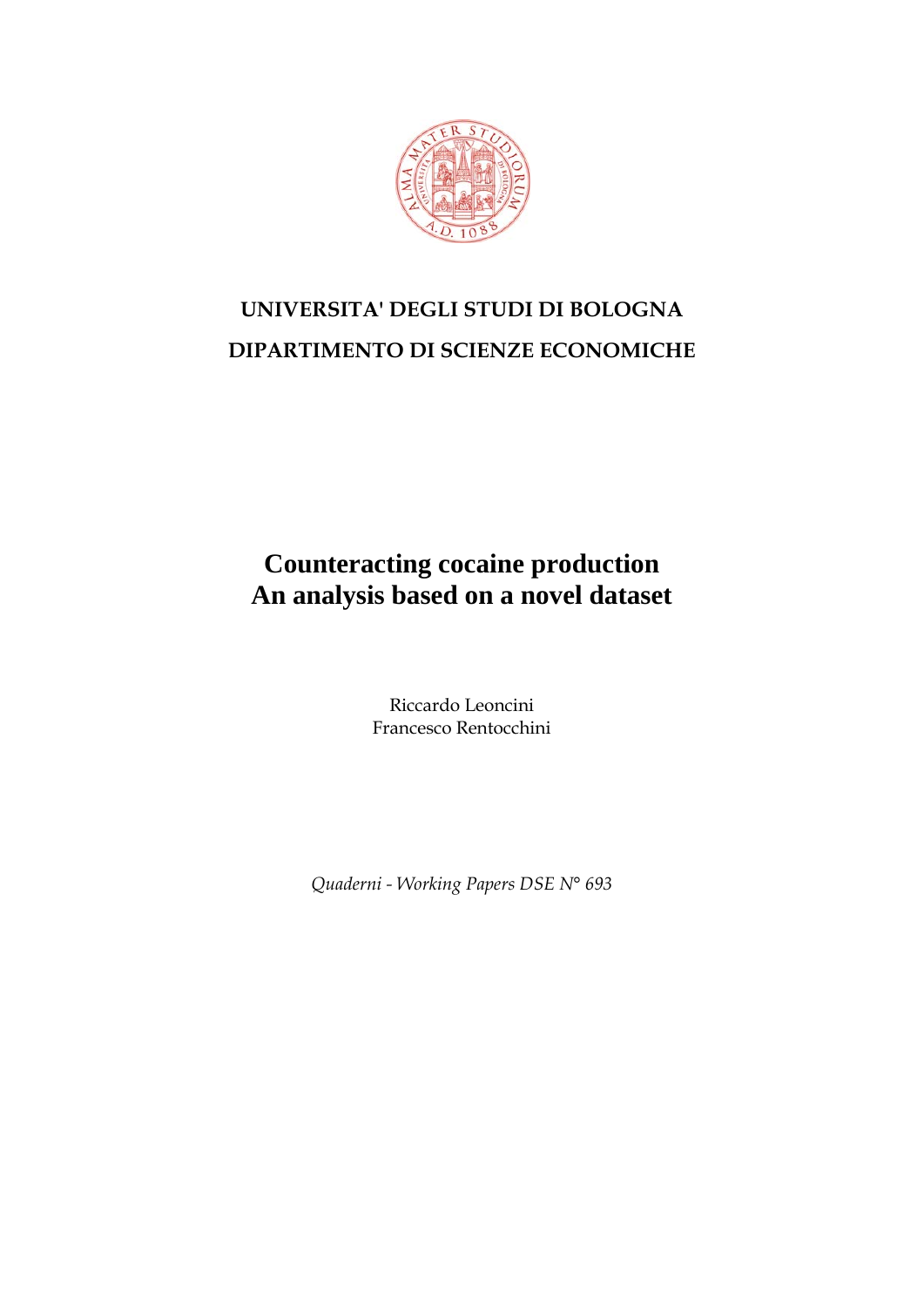## Counteracting cocaine production An analysis based on a novel dataset<sup>∗</sup>

Riccardo Leoncini† Francesco Rentocchini‡

February 3, 2010

#### Abstract

The debate about the effectiveness of the counteracting policies against the supply of drugs, in particular of cocaine, is very lively and intense. Indeed, since many opinions are based on certain measures rather than others, the construction of reliable indicators is one of the preconditions for a correct and concerted assessment of drug supply. The lack of reliable data on drug provision derives, on the one side, from the objective difficulties encountered in assessing the quantitative elements of drug production and drug trafficking due to its illegal nature, and, on the other side, from the lack of a standard methodological approach to the issue. This paper tries to contribute to the topic by proposing a new dataset, based on a completely new approach to the problem of measuring drug supply. We put forward a unique dataset covering cocaine related seizures in Colombia for the whole of year 2008. Data have been collected on a daily basis from the websites of the main organizations fighting against drug traffickers (Army, Air Force, National Police, Departamento Administrativo de Seguridad, Armada Nacional, Fiscalia), detailing each single seizure of laboratories for the production of both basic paste and cocaine hydrochloride. By means of this dataset, we offer some accounts of the main numbers on drug supply and on drug seizures, suggesting some policy options, and arriving to an estimate of cocaine production.

#### JEL: K42, C81, D78

Keywords: war on drugs, cocaine production, drug control policy, Latin America, Colombia

<sup>∗</sup>A preliminary version of this paper was presented to the Conference "Cento anni di controllo internazionale sulle droghe", Forlì, 21-22 April 2009 and to the ESSD Annual Conference, Belfast, 24-26 September 2009. The authors are grateful to the participants for comments and suggestions. Sandro Donati was instrumental for our decision to commit ourselves to the difficult task of elaborating these new and, hopefully, provocative ideas: we thank his intelligence, patience and enthusiasm. The usual caveats apply.

<sup>†</sup>Dpt of Economics, University of Bologna (I) and Ceris–CNR, Milan (I), riccardo.leoncini@unibo.it

<sup>‡</sup>Dpt of Economics, University of Trento (I), francesco.rentocchini@economia.unitn.it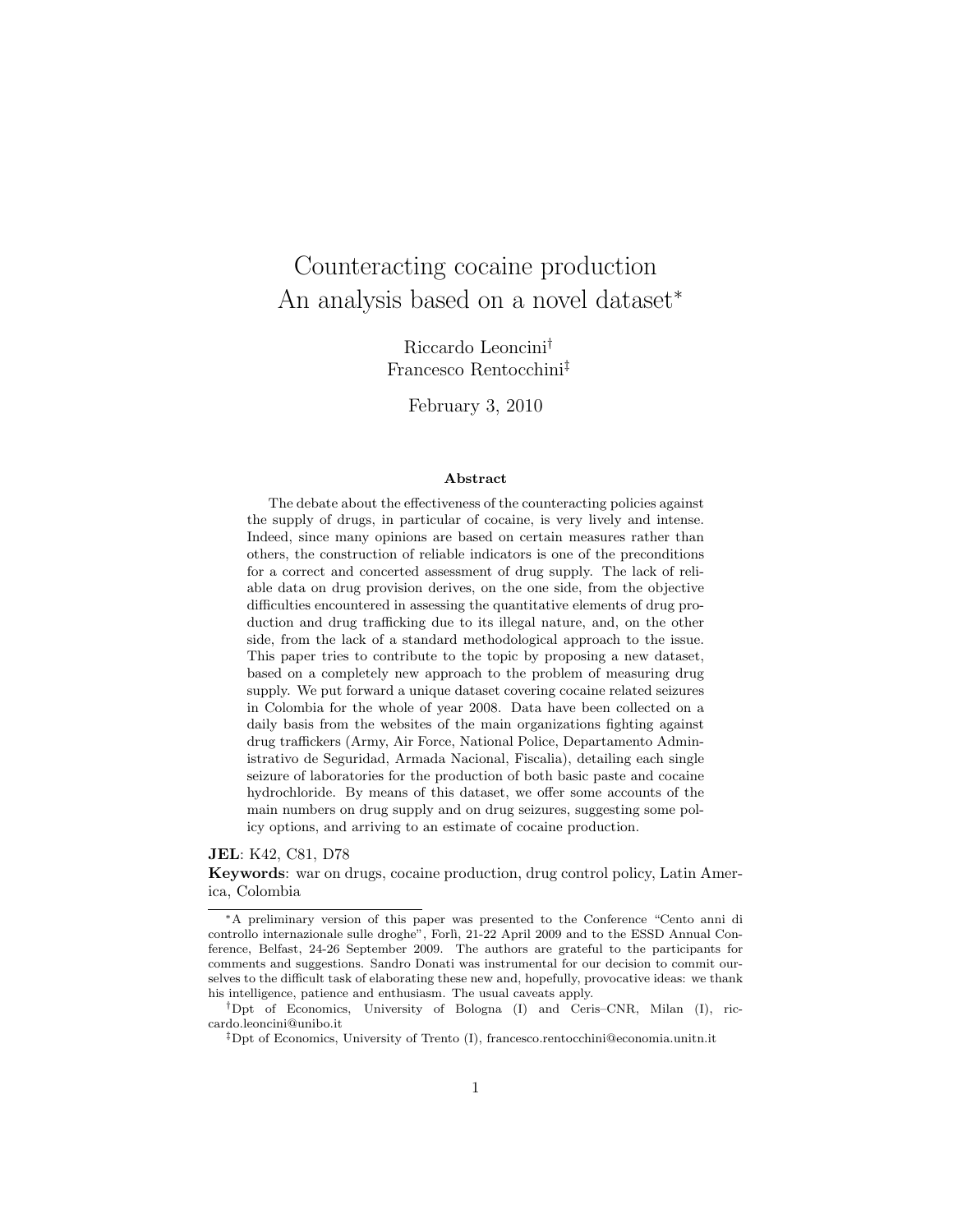#### 1 Introduction

The last fifteen years have witnessed an increasing interest in drug–related issues. At both micro and macro level very important topics have been put on the agenda. They are related to several topics, ranging from health to ecology, from financial to industrial economics, from socio–political implications to terrorism.

In particular, the increased interest was mainly driven by a peculiar attitude, that has been developed by almost all the countries' government in the world, aimed at developing very visible policies heavily biased towards contrasting the supply–side of this phenomenon. The emphasis of all the counteracting policies developed by the vast majority of countries with regards to drugs is on an uncompromising prohibitionist approach, which has informed all the action plans aimed at eradicating drug trafficking. The reduction in supply is therefore seen as the appropriate answer to fight against drugs and drug–related offenses. The emphasis on repression and punishment is witnessed by increasing budgets for counteracting forces, by heightening incarceration, by new measures to counteract drug trafficking, etc (see, for instance, [Mejia,](#page-20-0) [2008\)](#page-20-0). Yet, in spite of this acute interest, data produced are so poor to render the attempts at understanding these phenomena meaningless in many cases, and at least questionable in the vast majority.

The lack of reliable data<sup>[1](#page-2-0)</sup> in general, and on supply in particular is due to a set of both general and specific elements. The general elements are relative to the illegal nature of the objects of analysis, to the need to supply heterogeneous kind of data for many different final users (e.g. academicians, politicians, consultants, journalists, army) with many different aims, to the absence of established, consistent and mutually recognized methodologies.

Each of these factors produces different distortions with several implications. For instance, the largely illegal market for drugs implies that at each step some assumptions on latent variables have to be made, $<sup>2</sup>$  $<sup>2</sup>$  $<sup>2</sup>$  and each assumption, far</sup> from being neutral, comes at a price. The price is to add a multiplicative bias for each of the steps followed that can result in huge distortions in the final data produced. Moreover, being the methodology not well established and therefore 'constant', even the same data can (and frequently do) lead to very different results.

The specific elements<sup>[3](#page-2-2)</sup> are instead related to the particular methodology with which the supply is determined. This leads to a diffused sense of unreliability of the data on drug production, even when they come from important agencies

<span id="page-2-0"></span><sup>&</sup>lt;sup>1</sup>See, for instance, the introduction [\(Van Ours and Pudney,](#page-21-0) [2006\)](#page-21-0) of the special issue of De Economist, where this problem is one of the themes addressed.

<span id="page-2-1"></span><sup>&</sup>lt;sup>2</sup>For instance, there is not a proper market indicating quality or scarcity as function of price "only", there is not an agreed–upon quantity of hectares cultivated, there is not a set of established transformation coefficients for the quantity of leaf from an hectare of cultivated land, etc.

<span id="page-2-2"></span><sup>&</sup>lt;sup>3</sup>For instance, the methodology adopted by the main data producers rely on aerial acquisition of cultivated land, from which data on tons of leaves per hectare are inferred, then through some transformation coefficients of leaves into base paste, and then of base paste into cocaine hydrochloride, an estimate of cocaine production is arrived at.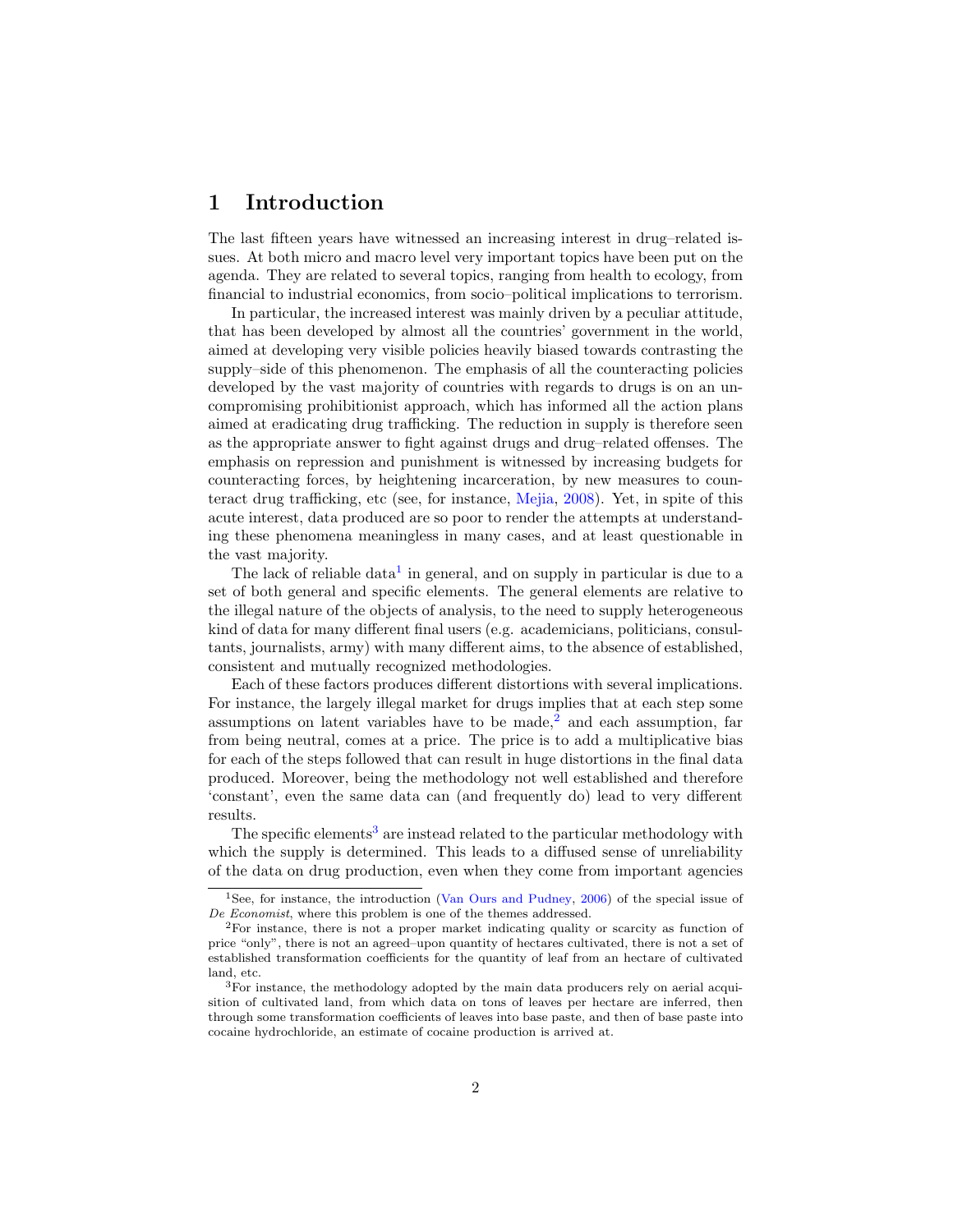such as the United Nations Office on Drugs and Crime (UNODC) and the White House Office of National Drug Control Policy (ONDCP). Indeed, starting from early works, [\(Reuter and Greenfield,](#page-20-1) [2001;](#page-20-1) [Thuomi,](#page-21-1) [2003\)](#page-21-1), until a very late paper from [Donati](#page-19-0) [\(2009\)](#page-19-0), the data on cocaine production and seizures (as produced, for instance, by [UNODC,](#page-21-2) [2009\)](#page-21-2) have been severely questioned. To add further confusion to the picture, the data have been repeatedly corrected in order to cope with several inconsistencies, leading eventually to unbelievably high proportions of seizures compared to production (see for instance, the thorough account given in [Donati](#page-19-0) [\(2009\)](#page-19-0) about this latter issue).

The mix of objective and subjective difficulties surrounding data production has prompted an effort to try to assemble a completely new dataset, based on a completely new set of basic information. Indeed, our main objective is to build up a set of brand new indicators useful to gain deeper insight on the phenomenon of drug trafficking from a radically different viewpoint. This effort is aimed at complementing, rather than challenging, the more standard methodologies, in order to provide a more realistic and reliable view of such a complex phenomenon. With this effort in mind, the aim of this paper is thus to show the main characteristics and the main statistical properties of a unique dataset covering daily cocaine–related seizures in Colombia for the whole year 2008, carried out by all the counteracting organizations that operate on the field.

We will carry out some elaborations, with the aim to show how this database constitutes a completely new and original attempt at building a solid empirical ground to complement and enhance the analysis of cocaine production. In this way, we think we will provide reliable data to evaluate the impact of cocaine production and trafficking, and to elaborate effective counteracting policies. First of all, we will show the main characteristics of the dataset, in order to give a full picture of its most important statistical properties. Subsequently, we will show how such a dataset can be of help in offering some novel insights on the topic, in order to suggest how some of the results obtained therein can be useful for the purpose of counteracting policies. In so doing, we offer an instrument that, to our knowledge, has never been used before, and that could constitute an interesting and useful complement to more standard types of analysis.

The paper is organized as follows. In Section [2](#page-3-0) the main problems linked to the evaluation of the cocaine supply will be presented and discussed. Section [3](#page-6-0) will present the dataset and its main statistical features. Finally, Section [4](#page-7-0) and Section [5](#page-11-0) will show some econometric exercises aimed at showing the main results from a policy perspective. Conclusions will follow.

### <span id="page-3-0"></span>2 Limits to standard evaluations methods

It is now a commonly agreed fact that scholars do not agree on the reliability of the data utilized in the studies on drug–related issues.[4](#page-3-1)

<span id="page-3-1"></span><sup>4</sup>See, for instance, [Horowitz](#page-20-2) [\(2001\)](#page-20-2) and the reply from [Arkes, Pacula, Paddock, Caulkins,](#page-19-1) [and Reuter](#page-19-1) [\(2008\)](#page-19-1), to get a flavor of the the lively debate on the reliability of STRIDE data on acquisition of drugs by undercover agents and informants, in order to collect data on price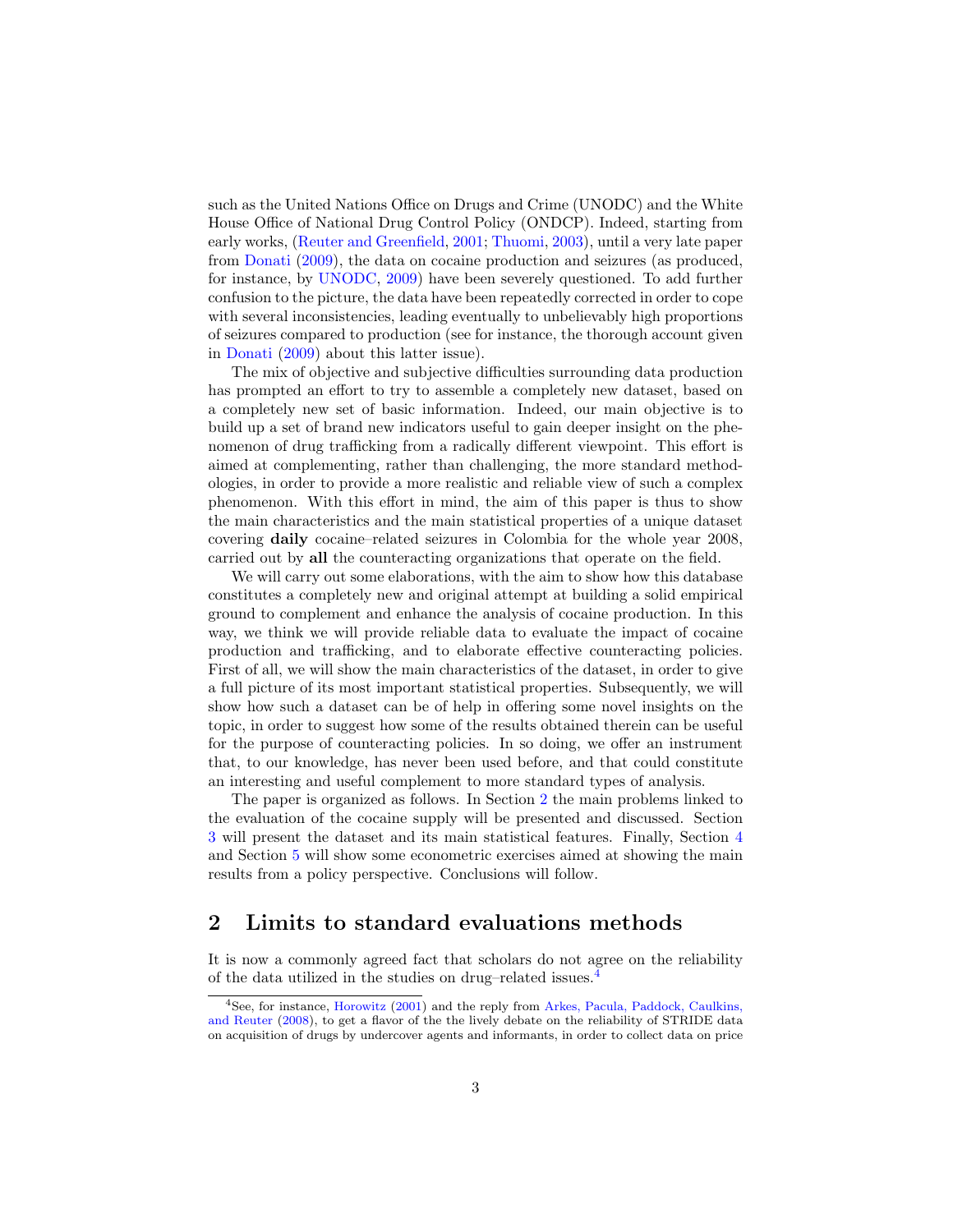The problems with this kind of topic involve a huge number of issues related, first of all, to the inner multidisciplinarity of the research approaches to drug–related issues (and in particular, for this paper's sake, to the supply side of the phenomenon). Just to briefly scratch the surface of the problems involved, studies on drug–related issues come from research approaches as varied as ethnography, psychology, economics, criminology and law, all with their different methodologies (qualitative, quantitative, survey–based, behavioral research). To add further complication, it has to be considered that each of the above mentioned approaches can imply different elements related to both positive and normative criteria: this adds further implications related to stark differences in dealing with the main policy issues (such as, law enforcement, prohibitionism, harm reduction, prevention, trafficking counteracting, etc.) with a set of issues as their, so–to–say, corollaries (such as, school based prevention, war on drugs, money laundering, medical treatments, psychological rehabilitation,  $etc.$ ).<sup>[5](#page-4-0)</sup>

Therefore, as there are no standard ways to treat such a complex topic, it is impossible to take for granted elements that are elsewhere considered as exogenous parameters to the problem to be solved. Indeed, just to make as example, in production theory, economists usually can take for granted the engineering side of the production process, as the literature almost unanimously agrees on a set of standards to which firms must obey not to be overthrown from the market. In the case of our analysis, the degrees of freedom in production are so many to guarantee that the margins of efficiency are wide enough to allow for the survival of even really inefficient units of production. The reason lies in the impossibility for the final consumer to check objectively the quality and to find alternatives to the one he/she is supplied with. In this sense the black box of production is quite wide, and many different arrangements can produce (notionally) the same amount of final output.

Indeed, for instance, (i) prices are not global, but rather are fixed differently on different (local) markets [\(Wilson and Stevens,](#page-21-3) [2009\)](#page-21-3); (ii) the price and the quality of the drugs sold vary wildly both geographically [\(Reuter and Greenfield,](#page-20-1) [2001\)](#page-20-1) and along the distribution chain [\(ONDCP,](#page-20-3) [2004,](#page-20-3) ch. 3); (iii) supply (and demand as well) can be scattered and infrequent due to exogenous factors that can hardly be modeled, such as police, fights and so on [\(Levitt and Venkatesh,](#page-20-4) [2000,](#page-20-4) e.g. ). All these elements boil down to the impossibility of analyzing this kind of market by means of the usual statistical tools. Indeed, since the data are invariably punctuated, there are two unintended consequences from using them: (i) data should better be treated "as a sample from a distribution of values rather than as observations of a single number" [\(Reuter and Greenfield,](#page-20-1) [2001,](#page-20-1) p. 170); (ii) data are usually presented as intervals, but the use of intervals makes it very hard to say something about the absolute dimension and, more

<sup>(</sup>in case of acquisition as opposed to seizures), quantities and purity.

<span id="page-4-0"></span><sup>&</sup>lt;sup>5</sup>See [Ritter](#page-20-5) [\(2006\)](#page-20-5) for a thorough review of the main elements involved in evaluating the many different disciplinary approaches, and to the many caveats needed to produce a result, and to the many differences in the results obtained by the various fields of analysis.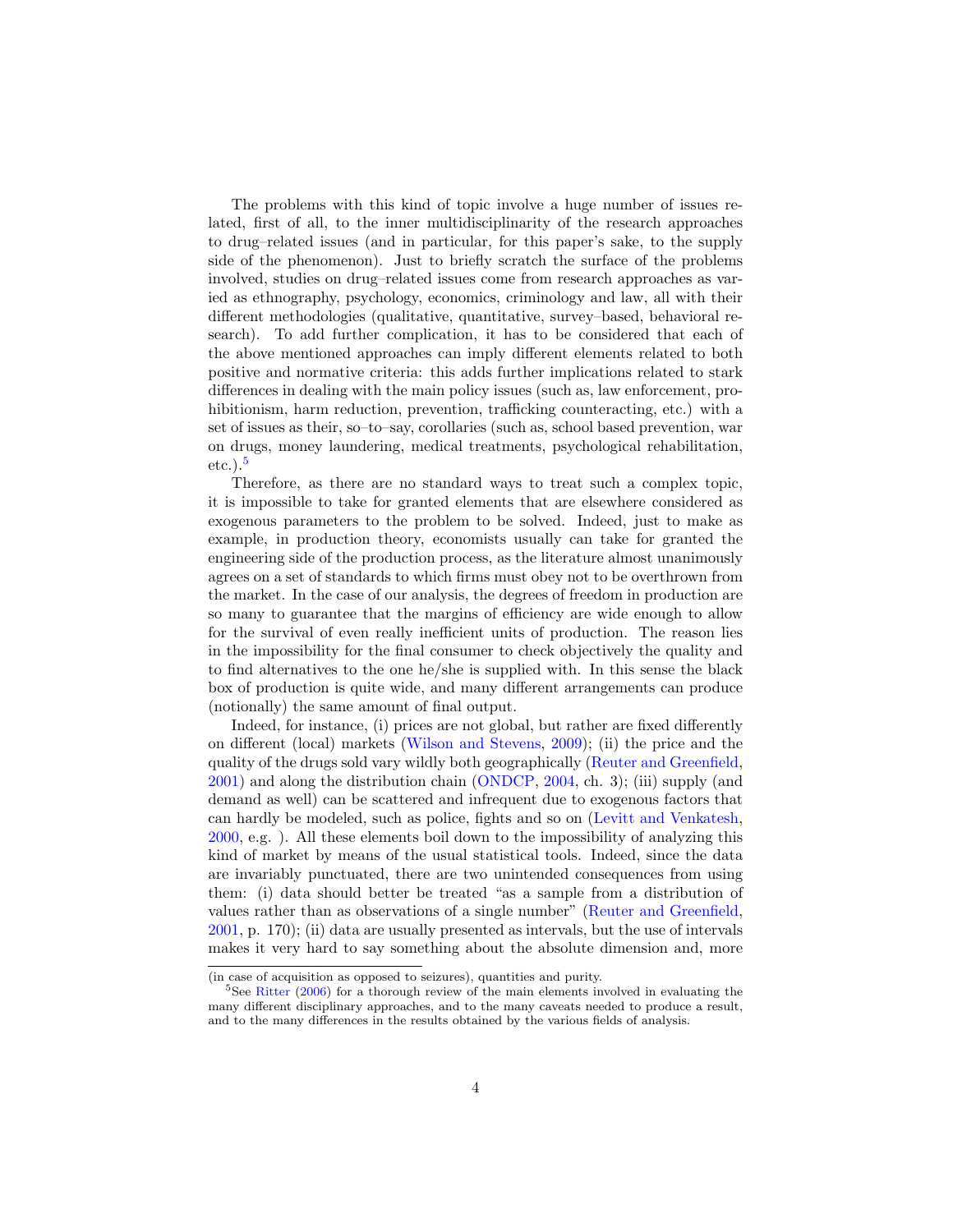importantly, even about the direction of the ultimate dynamics of such data.<sup>[6](#page-5-0)</sup>

In this paper, we will focus our attention to the very long and lively debate on the data on cocaine supply and trafficking, which are officially produced by United Nations Office on Drugs and Crime (UNODC) and by the White House Office of National Drug Control Policy (ONDCP). Indeed, as many researchers [\(Reuter and Greenfield,](#page-20-1) [2001;](#page-20-1) [Mejia and Posada,](#page-20-6) [2008;](#page-20-6) [Donati,](#page-19-0) [2009\)](#page-19-0) have convincingly shown, data on drug trafficking and seizures show a low degree of precision, which, in turn, characterizes the whole set of data on these phenomena that scholars are used to work with.

Therefore, just to make some examples, data on production are based mainly on aerial recognition that determines an estimation of hectares of bush cultivation, for which it is impossible to apply the usual statistical tools to determine the appropriate sample size. This, in turn, is translated into production by a conversion factor for the amount of plant for hectare, which is very difficult to obtain and has to be estimated. Still, to have data on cocaine production, sun–dried coca leaves have to be converted into coca paste with, at least, two other elements of discretionality/distortion (conversion rate and purity). Again, coca paste is transformed into coca base with variable degrees of quality conversion ratios, and especially chemical precursors. Finally, the same patterns is repeated for transformation into final product (cocaine hydrochloride). In between, with different degrees, cocaine base paste can be consumed<sup>[7](#page-5-1)</sup> and/or transformed into crack.

In spite of these limitations, interesting models, focused on both demand and supply, have been produced to describe the likely behavior of this market, to quantitatively evaluate some important demand variables, such as price elasticity (e.g. [Mejia,](#page-20-0) [2008\)](#page-20-0), the data on production and trafficking (e.g. [Mejia](#page-20-6) [and Posada,](#page-20-6) [2008\)](#page-20-6) and the impact of globalization on cocaine market (e.g. [Costa Storti and De Grauwe,](#page-19-2) [2009\)](#page-19-2), and to quantitatively evaluate the effectiveness of various policy options against drug production and trafficking, such as, for example, the interdiction policies (e.g. [Caulkins, Reuter, Iguchi, and Chiesa,](#page-19-3) [2005;](#page-19-3) [Fowler,](#page-20-7) [1996\)](#page-20-7), coca eradication and the consequent decisions about how and what cultivate in Colombia (e.g. [Moreno-Sanchez, Kraybill, and Thompson,](#page-20-8) [2003;](#page-20-8) [Ibanez,](#page-20-9) [2006;](#page-20-9) [Tabares and Rosales,](#page-20-10) [2005\)](#page-20-10), the effectiveness of prevention and treatment policies (e.g. [Mejia,](#page-20-0) [2008\)](#page-20-0), making the illegal activities riskier and legalizing previously illegal activities (e.g. [Chumacero,](#page-19-4) [2008\)](#page-19-4), tougher enforcement against sellers (e.g. [Caulkins, Reuter, and Taylor,](#page-19-5) [2006\)](#page-19-5).

It is also possible to show that by taking into account the true dynamic nature of such a market, the standard results of comparative static economic analysis [\(Caulkins, Reuter, and Taylor,](#page-19-5) [2006\)](#page-19-5) can be both easily overturned and made more adherent to the reality of the empirical observations. In particular, [Nell](#page-20-11) [\(1994\)](#page-20-11) shows that, by taking into account a truly dynamical approach, irreversibilities arise such that the development process of the counteracting

<span id="page-5-0"></span> $6$ Just to give an example, [Thuomi](#page-21-1) [\(2003\)](#page-21-1) reports estimates of Colombian net cocaine revenues ranging from US\$ 194 to US\$ 2.625 million in 1994!

<span id="page-5-1"></span><sup>7</sup>With different names, different usage, and different cocaine contents. See, for instance, [VVAA](#page-21-4) [\(2006\)](#page-21-4) for the case of Latin America.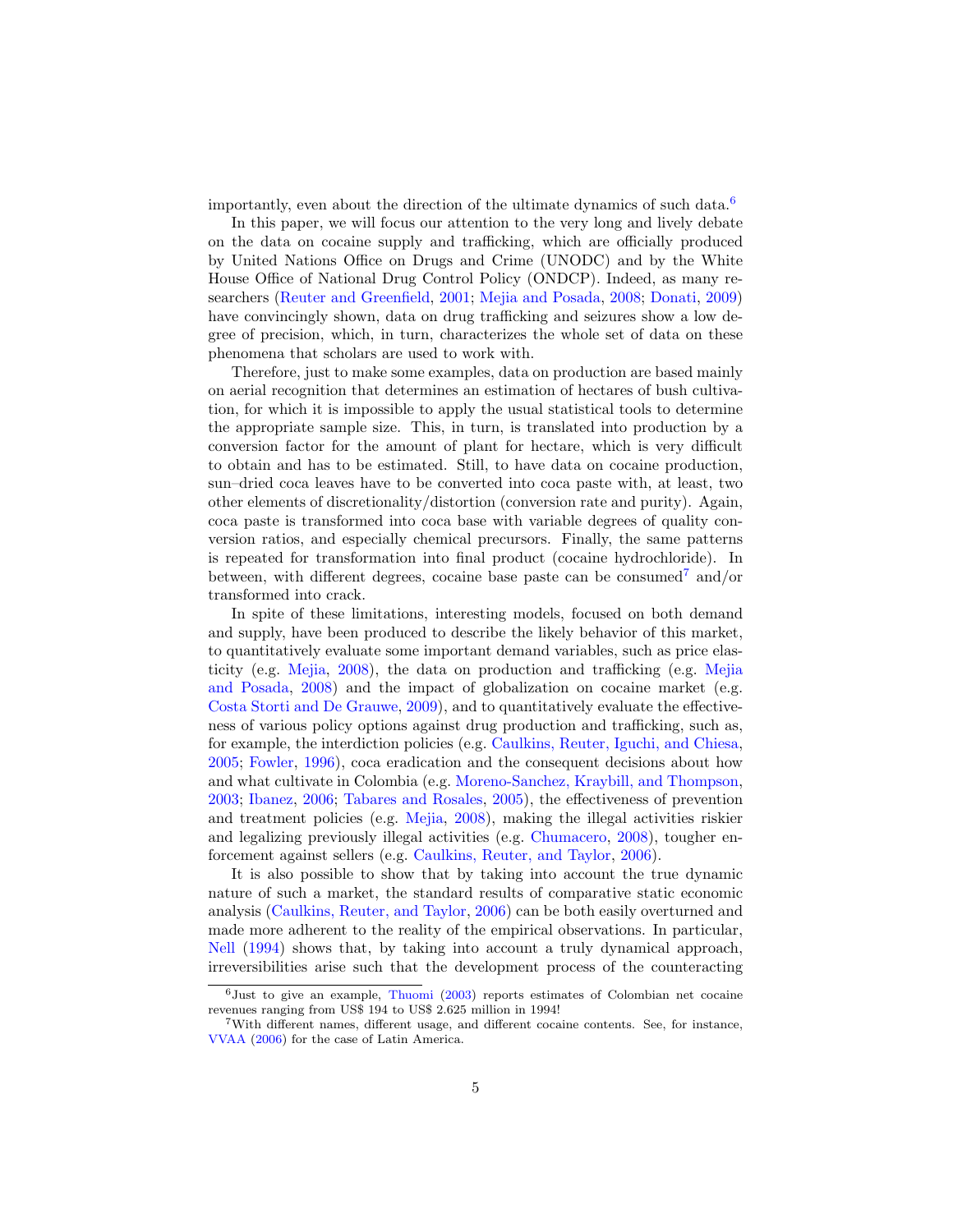activities will likely enter phases of lock-in. The net result is thus not only that attempts at eradicating cultures will fail, but, even worse, these activities are likely to expand the market. Furthermore, the effects of socio-political activities [\(Thoumi,](#page-21-5) [2002;](#page-21-5) [Reuter,](#page-20-12) [2001\)](#page-20-12) that overlap with the economic side, have surely an important role, that is almost always underplayed by the various models.

Because of these many reasons, we have decided to try another way to deal with cocaine production and the counteracting activity, based on a completely different methodology. For this reason, we aim at furnishing to the researchers another tool, that can be used jointly with the more standard ones. With this purpose in mind, we have collected in a database all the seizures performed by all the counteracting units working on the field in Colombia.

In the following paragraph, we will discuss the main statistical characteristics of the dataset, in order to show that its main statistical properties are amenable to provide us with a useful tool to make some positive and some normative analysis.

### <span id="page-6-0"></span>3 The dataset

The data we use in this paper have been collected on a daily basis, through the press releases available on the websites, of all the main organizations – Army, Air Force, National Police, Departamento Administrativo de Seguridad (DAS), Armada Nacional, Fiscalia – through all their main articulations (Divisions, Brigades, Battalions) covering more than 600 different territorial units performing counteracting activities on the Colombian territory. In this way, we have been able to collect data detailing each single seizure of laboratories, for the production of both basic paste and cocaine hydrochloride. For each seizure a press release is usually published by the organization that accomplished the operation. Two types of seizures are reported: (i) laboratories where base paste of cocaine is produced, (ii) laboratories where the cocaine hydrochloride is produced (called "cristalizaderos"). In the press releases several other data are reported as well: the geographical location where the seizure took place; the number of people involved; the quantitative of either cocaine leaves, cocaine base paste or cocaine hydrochloride; the quantitative of both solid (e.g. potassium permanganate) and liquid (e.g. kerosene) chemical precursors; the number and the type of instruments seized (such as microwave, scales, compressors, etc.). For a certain number of seizures, an expert evaluation — normally a chemist following the counteracting unit — of the production potential of that particular laboratory is supplied.

Several procedures have been put forward to clean the dataset. First of all, the data have been cross–checked in order to avoid duplication due to different counteracting units reporting the same seizure. Furthermore, we accounted for the high level of clusterisation of seizures that we noticed from time to time. This was mainly due to particularly complex operations set up by a particular counteracting unit which resulted in expeditions lasting for several days in areas far from the home base. In all of these cases, the counteracting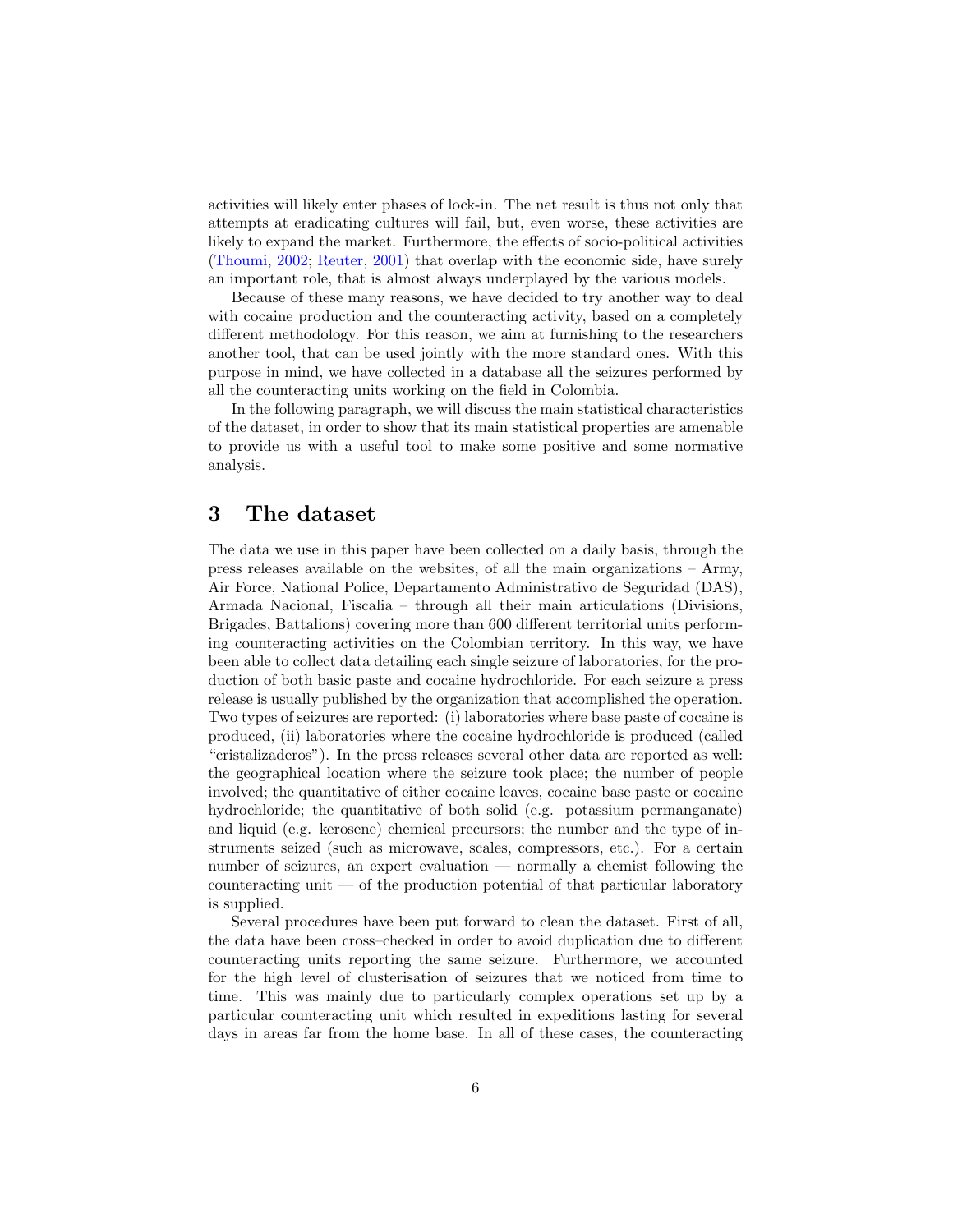unit was reporting the information only once the mission was accomplished thus providing, to our dataset, severe outliers. To overcome such a problem, we looked for collateral information (e.g. press releases from local and national newspapers, details in the press releases from the counteracting organizations, etc.) which allowed us to split the data across the days of the mission. Finally, in order to avoid replications that might have gone unnoticed, in case of seizures occurring during the same day in the same region, we opted to include only one.

After the cleaning–up, the dataset comprises 1.900 counteracting operations carried out during the period between the 1st of January and the 31st of December 2008. In this time span, the 1.900 operations led to the seizures of 2.259 laboratories of cocaine base paste and 333 cristalizaderos, for a total of 2.592 seizures during the whole year 2008.

It is worth noticing that such a dataset can be analyzed in two different ways: (i) as a time series detailing the number of laboratories and cristalizaderos seized daily in the period between the 1st of January and the 31st of December 2008; (ii) as two cross-sectional datasets containing detailed information on each single unit producing either base paste (laboratories) or cocaine hydrochloride (cristalizaderos). The following sections are thus dedicated to a detailed analysis of the dataset from these alternative viewpoints. In particular, Section [4](#page-7-0) studies the behavior of time series, relating to seizures of both cristalizaderos and laboratories, by providing descriptive statistics on the series, checking for the presence of stationarity in the series and investigating the presence of structural breaks. In Section [5](#page-11-0) we turn to a cross-sectional analysis and investigate a reliable production function of cocaine hydrochloride and provide an estimate of the total production of cocaine for year 2008.

#### <span id="page-7-0"></span>4 Time series analysis

The current section mainly presents descriptive statistics relating to the dataset conceived in a time series fashion. In particular, we present some basic statistics and graphs which describe the two main series in a preliminary way. Moreover, we investigate the presence of stationarity for the series, conceived as a first step to model the underlying generating processes. After that, we put forward an Auto Distributive Lag (ADL) model aimed at explaining the number seizures for the cristalizaderos. Far from being able to provide a complete explanation of the dynamics of this phenomenon, the model nevertheless helps uncovering some interesting aspects in the series, namely the presence of structural breaks. We further investigate this issue by relying on rolling regressions.

In Table [1](#page-8-0) we report the basic descriptive statistics. As shown, a total of 365 observations, with an average of 1 cristalizaderos and 6 laboratories per day, are found. The distributions of the two series under consideration present similar values for the mean and the median. In addition, both of them are right skewed (skewness  $> 0$ ) and present fat tails (kurtosis  $> 3$ ) thus indicating, in some cases, abnormal seizures in particular days of the year. Furthermore, the variability is the same for both series.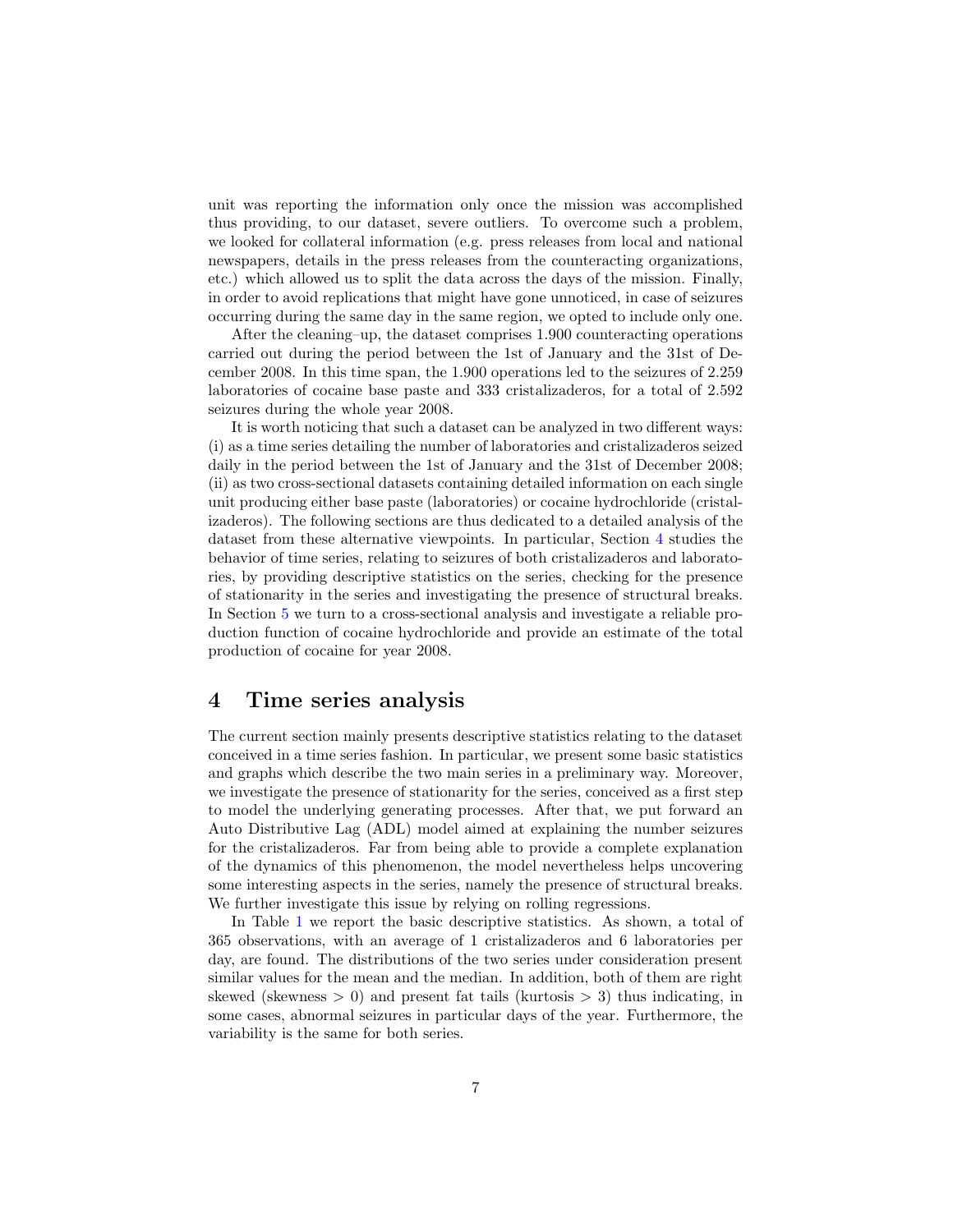|                           | Labs | Cristalizaderos |
|---------------------------|------|-----------------|
| Mean                      | 6.19 | 0.91            |
| Median                    | 5    |                 |
| <b>Standard Deviation</b> | 5.72 | 1.11            |
| <b>Skewness</b>           | 1.74 | 1.47            |
| Kurtosis                  | 7.54 | 5.26            |
| Min                       | 0    |                 |
| Max                       | 35   |                 |
| N. Obs.                   | 365  | 365             |

<span id="page-8-0"></span>Table 1: Descriptive statistics

By plotting the cycle-plot for the total number of seizures, we have been able to depict behaviors which reveal interesting aspects concerning the way the work of the counteracting organizations take place. In particular, Figure [1](#page-8-1) shows a clear day-of-the-week effect with low numbers of seizures on Sundays, probably due to vacation days, and high levels of seizures on Mondays and Tuesdays, probably because these are the reporting days for operations carried out during the week-end. This behavior was also confirmed by running a regression analysis using the days of the week as controls.



<span id="page-8-1"></span>Figure 1: Total number of seizures by day of the week

In Table [2](#page-9-0) we provide indications on level stationarity of the series concerning the number of daily seizures for laboratories of base paste, cocaine hydrochloride and the total number of seizures. In this way we have been able to correctly develop an econometric estimation without incurring in the problem of spurious regression where both estimators and test statistics are misleading. As reported in the Table, the series of seizures referring to cristalizaderos reject the null of presence of unit roots at the appropriate lag and, at the same time, accept the null of level stationarity. On the contrary, the series containing the total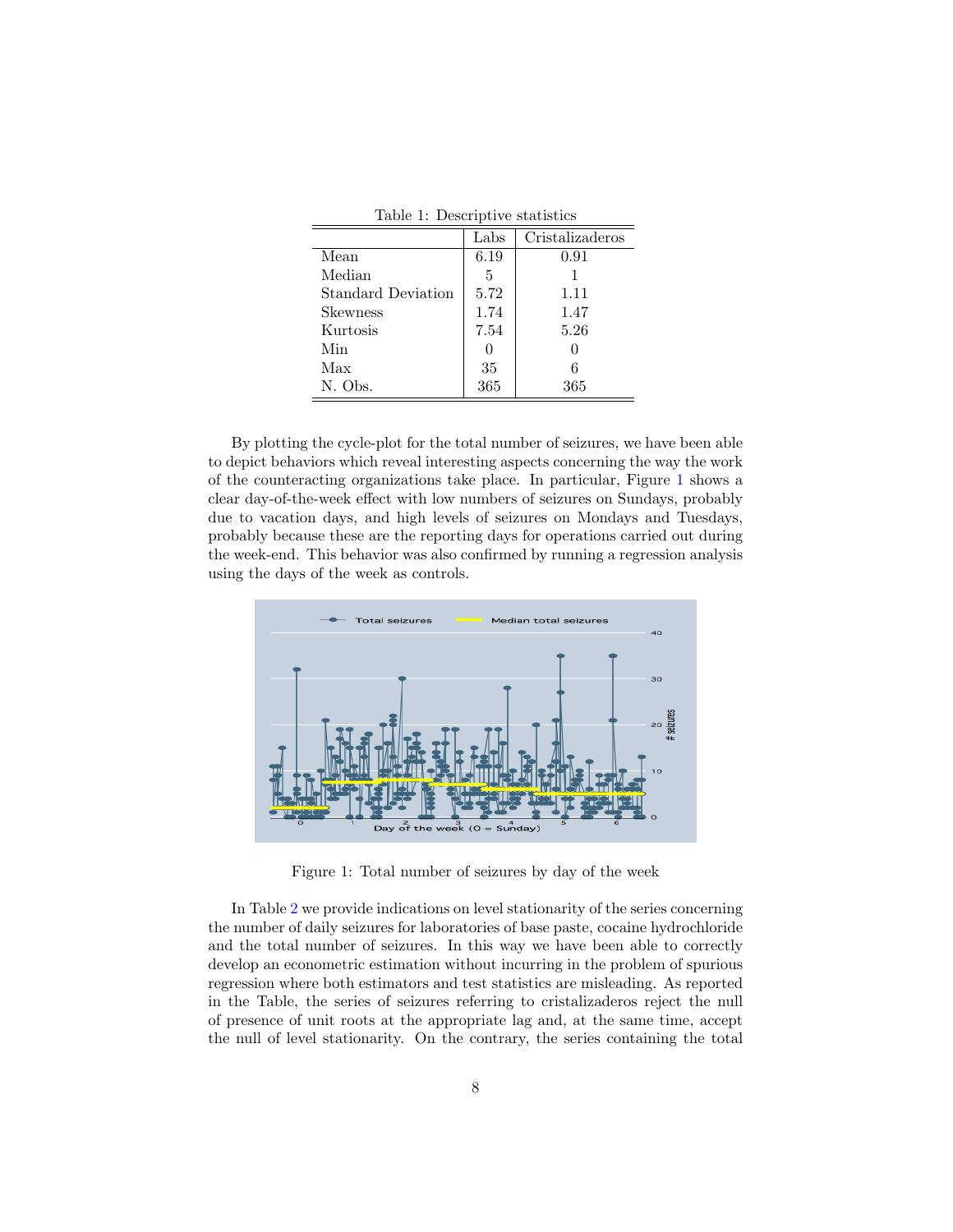number of seizures per day, albeit not revealing the presence of unit roots at the appropriate lag, it nevertheless rejects the null of level stationarity. This is clearly driven by the behavior of seizures for the laboratories, as revealed by the results of the two tests for this series. As expected, laboratories are integrated of order one and, by differentiation, they turn to level stationarity (the same applies to the series on total seizures).

<span id="page-9-0"></span>Table 2: Tests for the presence of unit roots and level stationarity in the series of seizures for total seizures, cristalizaderos and laboratories

| Series          | Level stationary* | No unit roots <sup>**</sup> |
|-----------------|-------------------|-----------------------------|
| Seizures_tot    | No                | Yes                         |
| Cristalizaderos | Yes               | Yes                         |
| Labs            | No                | Yes                         |
| D.Labs          | Yes               | Yes                         |
| D.Seiz_tot      | Yes               | Yes                         |

<sup>∗</sup> The null hypothesis of level stationarity is accepted at the 1% level according to the test proposed by [Kwiatkowski, Phillips, Schmidt, and Shin](#page-20-13) [\(1992\)](#page-20-13). ∗∗ It rejects the null hypothesis of the presence of unit roots according to the test proposed by [Elliott,](#page-20-14)

[Rothenberg, and Stock](#page-20-14) [\(1996\)](#page-20-14) at the appropriate lag according to the Modified AIC [\(Ng and Perron,](#page-20-15) [2001\)](#page-20-15).

Being the series level stationary, we can now investigate some interesting issues concerning the extent of correlation between them. Indeed, we propose to model the number of daily seizures of cristalizaderos as a function of the lagged number of seized cristalizaderos plus the number of laboratories producing base paste. Far from being a reliable model for time-series forecasting given the lack of important explanatory variables likely to explain the dynamics, it nevertheless will allow us to uncover some interesting aspects which might deserve further analysis. In particular, we put forward an Auto Distributive Lag model (ADL) aimed at explaining the amount of seizures of cristalizaderos by day as a function of the number of seizures for cristalizaderos and laboratories in the previous days. As expected, the model presents problems of auto-correlation which cannot be reduced by differencing (the null of no autocorrelation for the Breusch-Godfrey test is rejected at the 1% level). In particular, this is probably due to a problem of endogeneity arising from an omitted variable bias, that is, important factors explaining the counteracting activity of cocaine fails to be addressed by the current model. In general, the model returns unreliable estimates for the parameters of interest but, at the same time, it can be adopted to obtain some indications for further analysis. In particular, we are interested in the presence of sensible changes in the amount of seizures during the period under consideration. Table [3](#page-10-0) presents results for the estimation of the following model:

$$
Crist_t = \alpha_0 + \alpha_1Crist_{t-1} + \beta_0\Delta Lab_t + \sum_{i=2}^{12} \lambda_iMonth_i
$$

where Crist stands for the daily number of seizures of cristalizaderos,  $\Delta Lab_t$  is the first difference in the series of laboratories and Month is a dummy variable taking value 1 for a particular month of the year and zero for all the other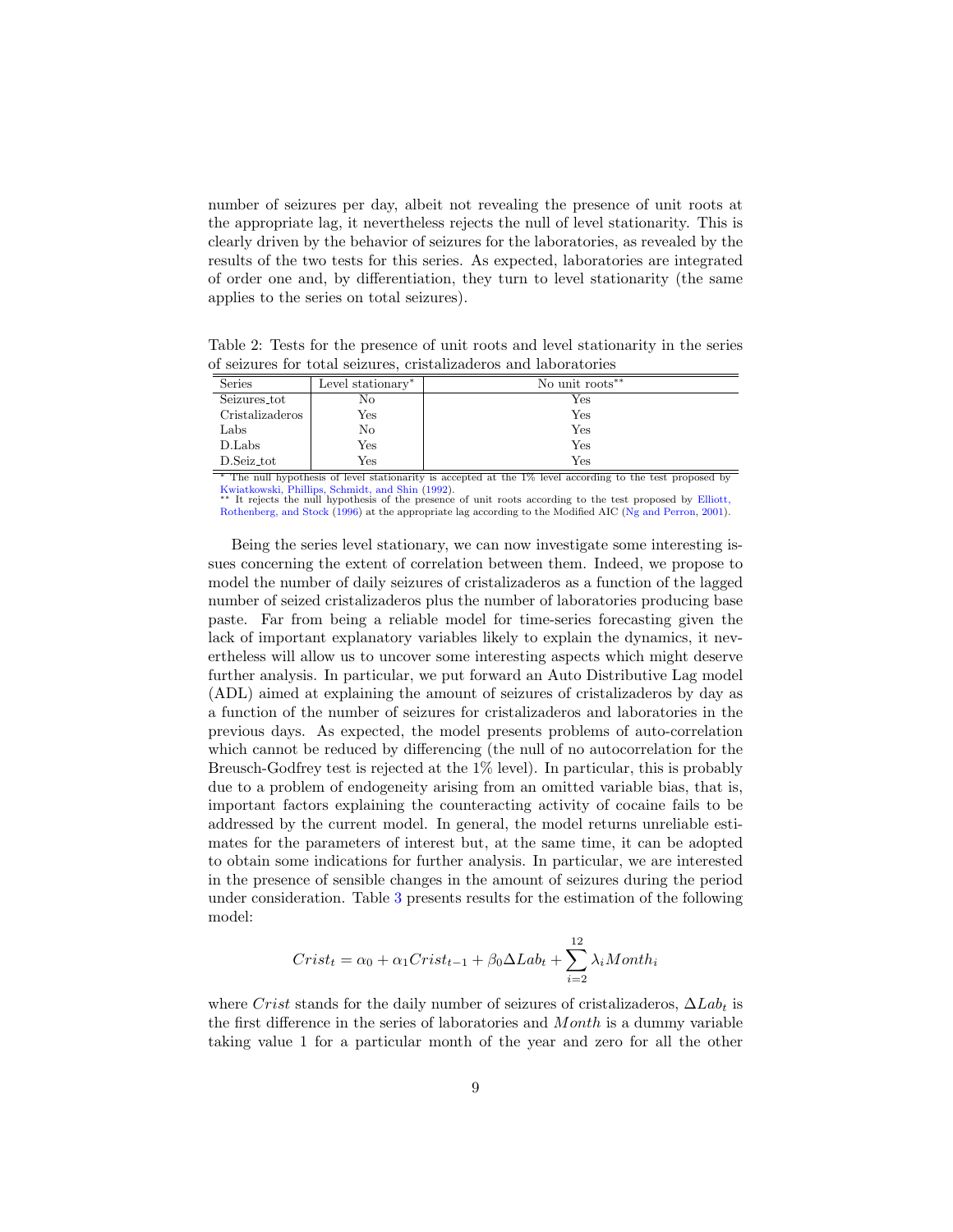months. In this way, we are able to check whether in particular months of the year a sudden change in the amount of seizures of cristalizaderos is taking place. Results clearly show that in October and December there has been an opposite shock in the number of seizures of cristalizaderos.

<span id="page-10-0"></span>

| $\mathrm{Crist}_t$                                | Estimate  | St. Error | Significance |  |  |
|---------------------------------------------------|-----------|-----------|--------------|--|--|
| Constant                                          | 0.828     | 0.201     | $***$        |  |  |
| $\text{Crist}_{t-1}$                              | 0.029     | 0.052     |              |  |  |
| ∆ Lab                                             | $0.036\,$ | 0.010     | ***          |  |  |
| February                                          | 0.286     | 0.279     |              |  |  |
| March                                             | $-0.044$  | 0.274     |              |  |  |
| April                                             | $0.292\,$ | 0.276     |              |  |  |
| May                                               | 0.124     | 0.274     |              |  |  |
| June                                              | $-0.255$  | 0.277     |              |  |  |
| July                                              | 0.117     | 0.274     |              |  |  |
| August                                            | $-0.112$  | 0.274     |              |  |  |
| September                                         | 0.358     | 0.277     |              |  |  |
| October                                           | 0.558     | 0.275     | $\ast$       |  |  |
| November                                          | $-0.107$  | 0.276     |              |  |  |
| December                                          | $-0.537$  | 0.278     | $\ast$       |  |  |
| N. Obs.                                           | 364       |           |              |  |  |
| $R^2$                                             | 0.105     |           |              |  |  |
| $**$<br>$*$ p < 0.05,<br>$p<0.01$ , *** $p<0.001$ |           |           |              |  |  |

Table 3:  $ADL(1,1)$  model controlling for month of seizure

This result is also confirmed by checking for parameters instability via rolling analysis. This is accomplished by saving the parameters of the model as it is estimated in a window rolling along the time axis thus producing estimates for overlapping time frames (the so–called rolling regressions or moving–window regressions). In our case, we set the window to a width of 50 days and, in this way, for each day starting from the 51st we compute an estimate based on the previous 50 days. Overall, we are able to depict the dynamics of the coefficients in the ADL model, thus observing its behavior. Clearly, if a series receives an exogenous negative shock, it will be characterized by a sudden drop in the parameter and vice versa. In this way, we can provide an accurate description of the evolution through time of the time series and of the existence of eventual structural breaks. Figure [2](#page-11-1) confirms the preliminary results obtained in the estimation of the ADL model. Indeed, the values of the coefficients rise in October and fall in December, together with an additional structural break in August.

Moreover, during the summer the predicting power of seizures in the labs over those of cristalizaderos are found to be reversed (Figure [3\)](#page-11-2), suggesting that the reasons for the break should be found elsewhere.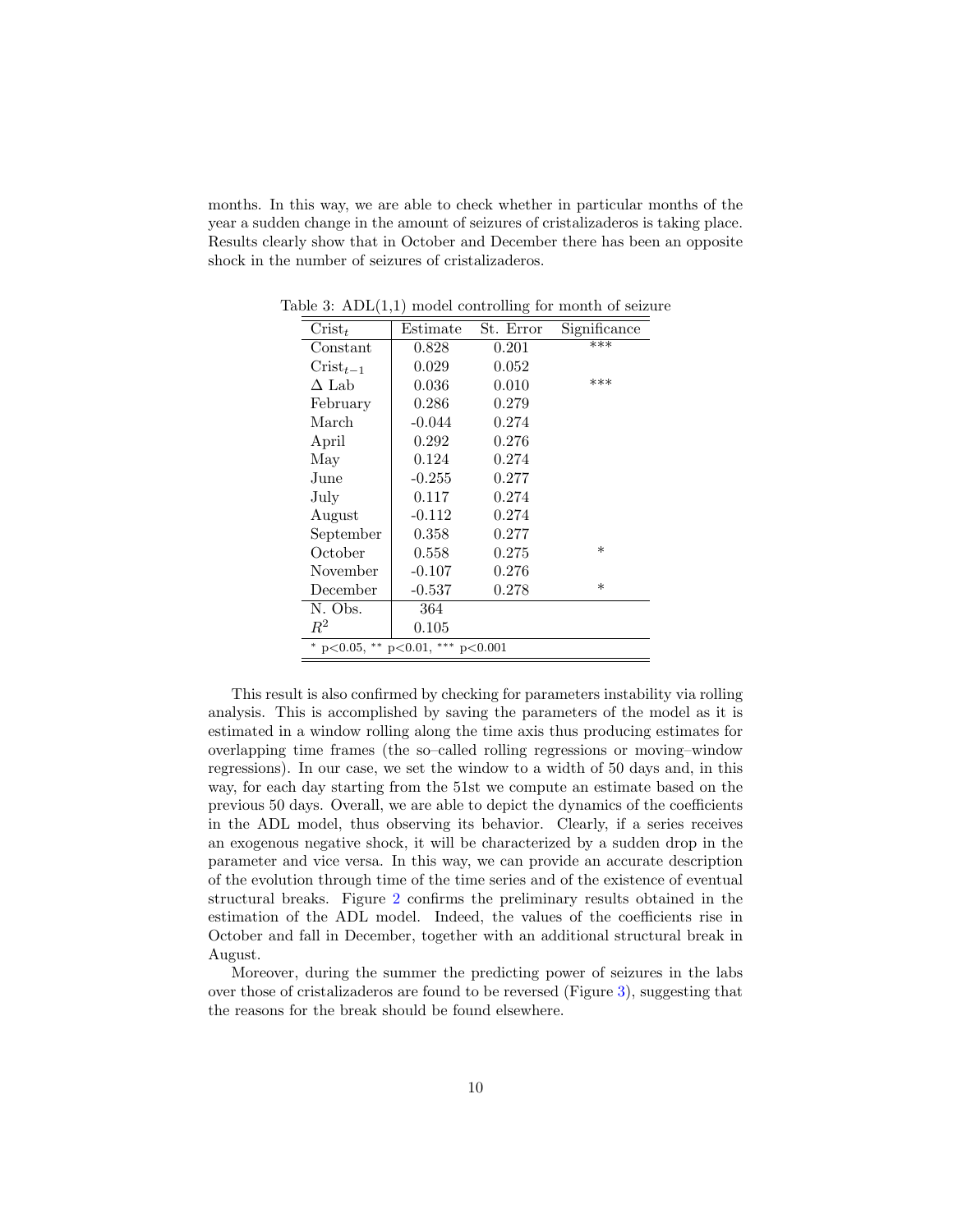

<span id="page-11-1"></span>Figure 2: Parameter stability by rolling regression analysis



<span id="page-11-2"></span>Figure 3: Stability in the predicting power of the ADL model

#### <span id="page-11-0"></span>5 Cross–section analysis

Cross–section analysis has been carried out having as unit of reference the single observed laboratory producing cocaine hydrochloride (cristalizaderos). By focusing on cristalizaderos as the final productive unit of pure cocaine, we are able to set aside concerns regarding several issues, such as the average quality of cocaine and the conversion of intermediate inputs of production deriving from other laboratories, which usually negatively affects the results of other works in the field [\(ONDCP,](#page-20-3) [2004;](#page-20-3) [UNODC,](#page-21-2) [2009\)](#page-21-2). In this way, our dataset comprises 328 observations and, for each unit, information about several dimensions of cristalizaderos' production process, such as the number of people involved, the quantitative of cocaine leaves and cocaine hydrochloride; the quantitative of both solid (e.g. potassium permanganate) and liquid (e.g. kerosene) chemical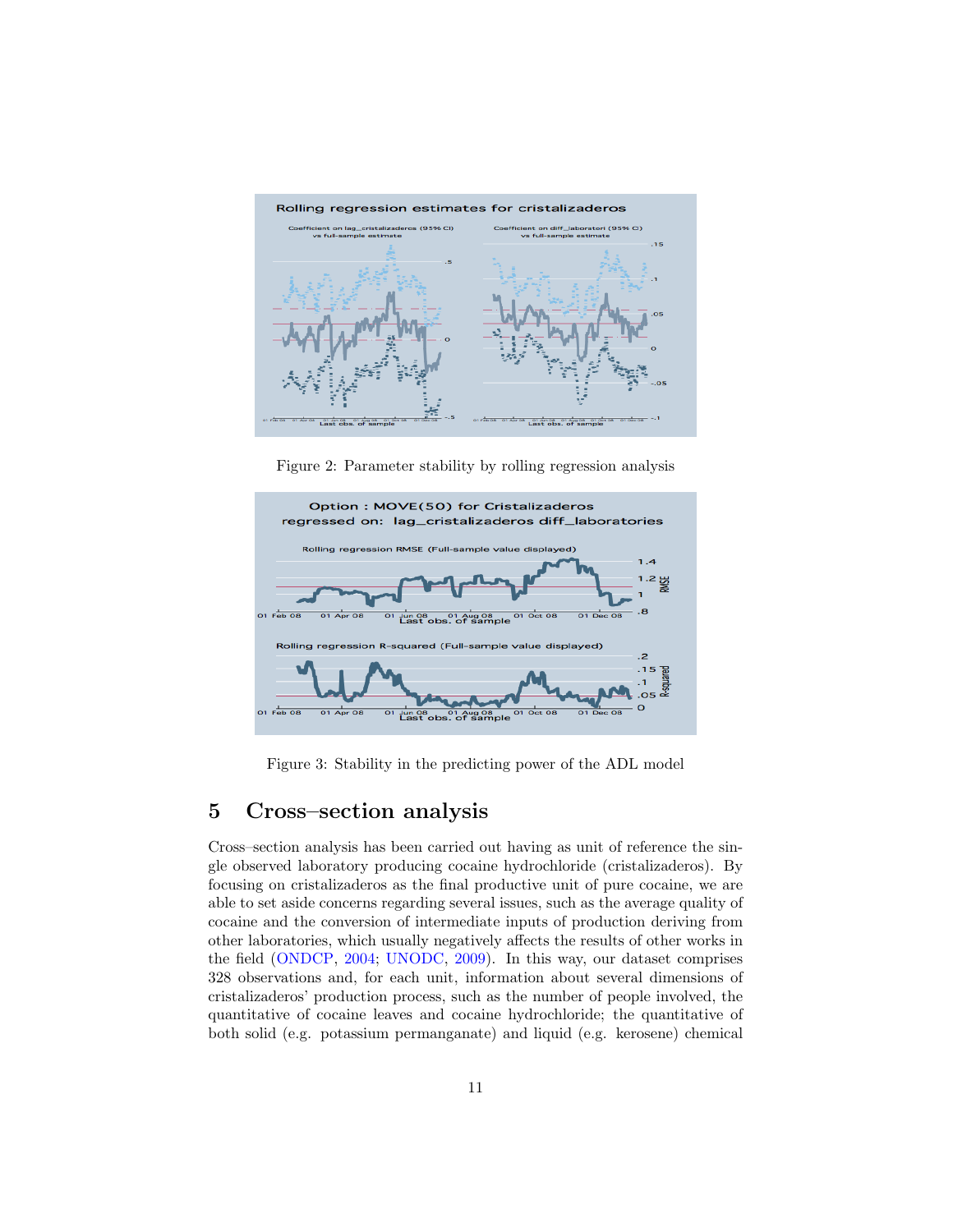precursors; the number and the type of instruments seized (such as microwaves, scales, compressors, etc.); the geographical location of the laboratory being seized and, for 166 units, an expert evaluation — normally a chemist following the counteracting unit — of the production potential of that particular laboratory.

The analysis carried out in this Section is divided into three main steps. First, given the high variability characterizing many features of the units of production, observations have been grouped in different clusters in order to uncover the underpinning patterns. Second, we provide results of a quantile regression model aimed at scratching the surface of the production function of cocaine. Finally, building upon results obtained from the previous analysis, we provide a parsimonious estimate of production of cocaine hydrochloride for the year 2008 and compare it with official statistics from international organizations.

Table [4](#page-12-0) shows general descriptive statistics of the relevant variables concerning the production process of cristalizaderos. As evidenced in the table, the amount of both solid and liquid chemical precursors, as well as the number of ovens and people therein working, are characterized by a high variability. The high extent of variability may hide important differences in the fundamental features of the production process corresponding to different abilities in the production of cocaine. For this reason, we first run a cluster analysis to identify groups of cristalizaderos with specific characteristics and to provide some clues concerning the provision of tailored counteracting policies.

| People   |
|----------|
|          |
|          |
| $\, n$   |
| 11.11    |
| $\theta$ |
| 1.9      |
| 21.15    |
| 2.81     |
| 13.22    |
| 328      |
|          |

<span id="page-12-0"></span>Table  $4$  Descriptive statistics

Relevant information on the three main clusters<sup>[8](#page-12-1)</sup> is reported in Table  $5$ , which helps shedding light on the highly skewed distribution in the productivity of single cristalizaderos. As it can be easily seen, the three clusters strongly differ in size and some other relevant features. As for cluster 1, it contains a small number of extremely highly productive cristalizaderos (14) which make

<span id="page-12-1"></span><sup>8</sup>We tried different procedures for identifying clusters of cristalizaderos. As a preliminary step, we run hierarchical cluster analysis to identify the range in the optimal number of clusters. The different methods yield a number of clusters ranging from 2 to 6. We employ a partition cluster analysis by means of k-means clustering and we set the optimal clusters' number according to the Calinski and Harabasz  $(1974)$  pseudo-F statistic.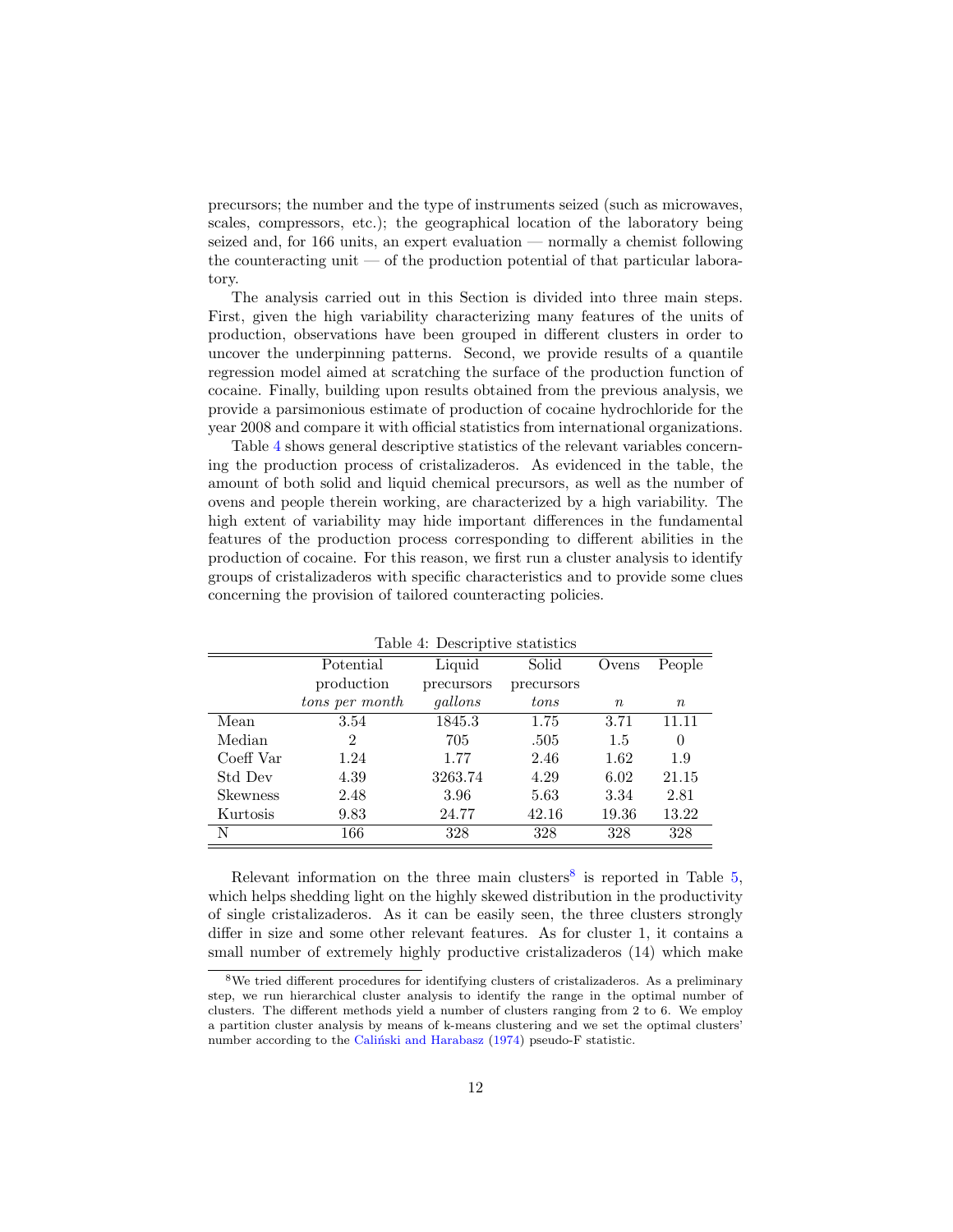an intensive use of chemical precursors. Cluster 2 contains the highest number of cristalizaderos (248) with a lower–than–average productivity. Finally, cluster 3 contains 66 labour–intensive cristalizaderos with a productivity level close to the sample average.

|               | Table 5: Results of cluster analysis |            |            |            |                  |                  |
|---------------|--------------------------------------|------------|------------|------------|------------------|------------------|
| Cluster       |                                      | Potential  | Liquid     | Solid      | Ovens            | People           |
|               |                                      | production | precursors | precursors |                  |                  |
|               |                                      | tons       | gall       | ton        | $\boldsymbol{n}$ | $\boldsymbol{n}$ |
|               |                                      | per month  |            |            |                  |                  |
| 1             | N                                    | 11         | 14         | 14         | 14               | 14               |
|               | Mean                                 | 11.01      | 12539.64   | 15.5       | 15.36            | 27.29            |
| $\mathcal{D}$ | N                                    | 108        | 248        | 248        | 248              | 248              |
|               | Mean                                 | 2.38       | 1138.39    | 0.99       | 2.79             | 2.08             |
| 3             | N                                    | 47         | 66         | 66         | 66               | 66               |
|               | Mean                                 | 4.44       | 2233.09    | 1.69       | 4.71             | 41.59            |
| Total         | N                                    | 166        | 328        | 328        | 328              | 328              |
|               | Mean                                 | 3.54       | 1845.3     | 1.75       | 3.71             | 11.11            |

<span id="page-13-0"></span>Table 5: Results of cluster analysis

It is interesting to analyze the three clusters keeping in mind, for instance, the possibility of tailoring policies against cocaine production. In particular, Tables [6,](#page-14-0) [7](#page-14-1) and [8](#page-15-0) show, for each cluster, the distribution of seizures by area, by the counteracting unit and by month of the year. Interesting results are highlighted in grey in the tables: (i) the most productive cristalizaderos, belonging to cluster 1, are seized in the area of Meta-Guaviare and Pacific while productive units belonging to the other two clusters are mainly located in Pacific and Central areas (Table  $6$ ); (ii) the Army is the counteracting unit seizing mostly cristalizaderos belonging to cluster 2 and 3, while the most productive cristalizaderos are seized equally among the different counteracting units (Table [7\)](#page-14-1); (iii) seizures of the most productive cristalizaderos (cluster 1 and cluster 2) concentrate during the first months of the year while the least productive cristalizaderos are equally distributed along the year with a peak during the last months (Table [8\)](#page-15-0).

As for the second step in the cross–sectional analysis of the collected data, we put forward an econometric model aimed at analyzing more deeply the productive process of cocaine hydrochloride. Our main interest is to understand, at least partially, the existence, direction and intensity of the relationship between the different production factors (inputs) and the final product (output) in the production process. The model tested can be represented by the following equation:

$$
Q_q(PPC_i|x_i) = \alpha_1 + \beta_1 SP_i + \beta_2 LP_i + \beta_3 F_i + \beta_4 P_i + F_{u_i}^{-1}(q) \tag{1}
$$

where  $Q_q(PPC_i|x_i)$  denotes the qth conditional quantile function of the potential production of cocaine  $(PPC)$  for cristalizaderos i given a set of cristalizaderos specific variables  $x_i$ . These specific variables are represented by the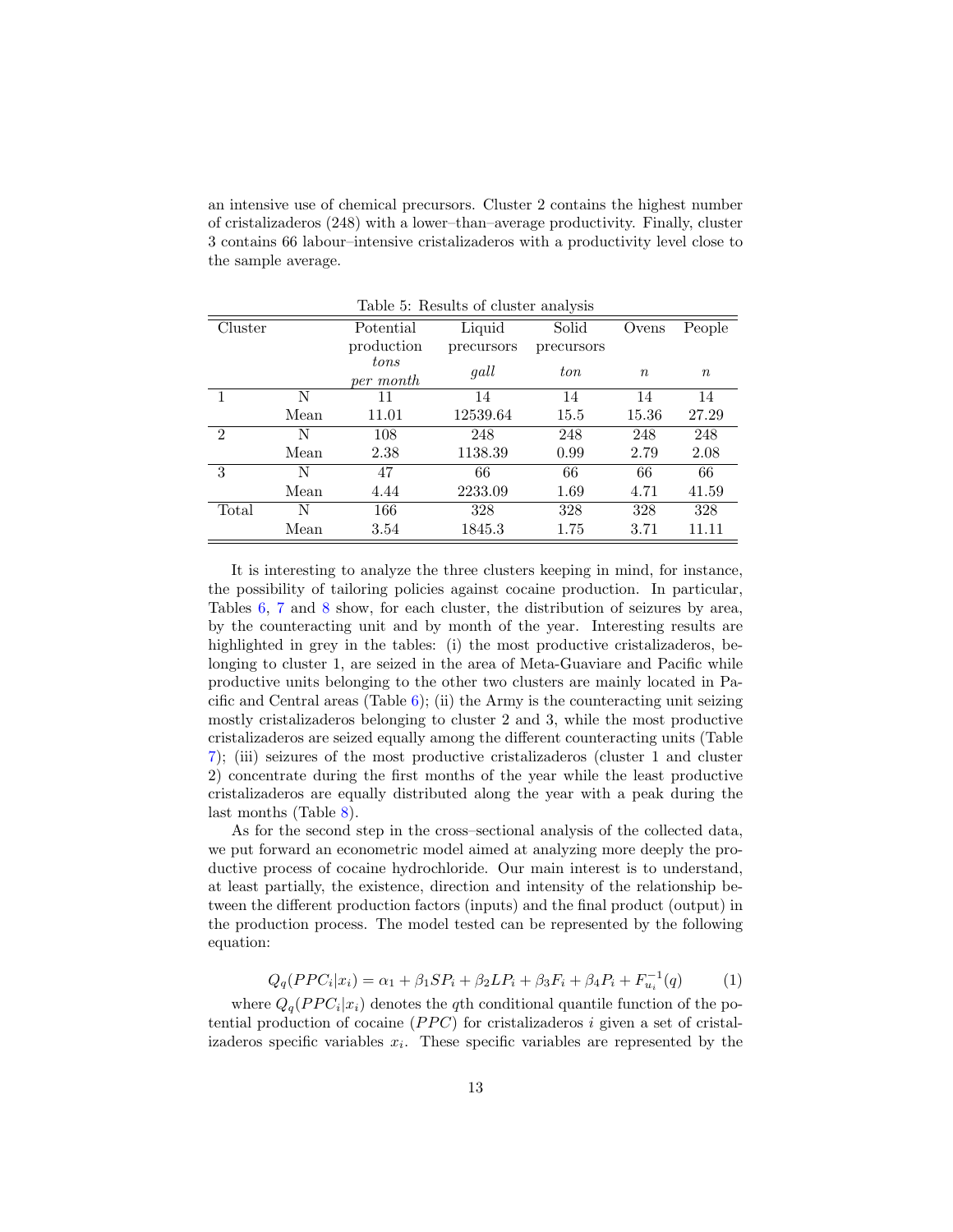| Region           | Cluster 1 | Cluster 2 | Cluster 3 |  |  |  |
|------------------|-----------|-----------|-----------|--|--|--|
|                  | Z         | %         | %         |  |  |  |
| Meta-Guaviare    | 42.86     | 4.03      | 4.55      |  |  |  |
| Pacific          | 35.71     | 37.5      | 48.48     |  |  |  |
| Putumayo-Caqueta |           | 2.02      | 4.55      |  |  |  |
| Central          | 7.14      | 38.31     | 28.79     |  |  |  |
| Orinoco          | 7.14      | 7.66      | 9.09      |  |  |  |
| Sierra Nevada    | 7.14      | 4.03      | 1.52      |  |  |  |
| Other            |           | 6.45      | 3.03      |  |  |  |
| Total            | 100       | 100       | 100       |  |  |  |
| N                | 14        | 248       | 66        |  |  |  |

<span id="page-14-0"></span>Table 6: Cluster by region of seizure

<span id="page-14-1"></span>Table 7: Cluster by counteracting unit

| Counteracting unit | Cluster 1 | Cluster 2 | Cluster 3 |
|--------------------|-----------|-----------|-----------|
|                    | Z         | Z         | Z         |
| Armada Nacional    | 28.57     | 7.26      | 9.09      |
| <b>DAS</b>         | 14.29     | 0.4       | 1.52      |
| Ejercito           | 28.57     | 54.03     | 50        |
| Policia Nacional   | 28.57     | 38.31     | 39.39     |
| Total              | 100       | 100       | 100       |
| N                  | 14        | 248       | 66        |

amount of both Liquid and Solid Precursors  $(SP \text{ and } LP)$ , the number of Ovens  $(O)$  and the number of People working in the cristalizaderos  $(P)$ . We provide other specifications of the model by adding control variables relating to the counteracting unit conducting the seizure (model (2) in Table [9\)](#page-16-0), area where the seizure has been accomplished (model (3) in Table [9](#page-16-0) ) and the month when this has taken place (model (4) in Table [9\)](#page-16-0). This is done in order to control for other factors that may have contributed to explain the productive capacity at the level of the single cristalizaderos. Finally,  $F_q^{-1}(u_i)$  represents the inverse of the distribution function of error term  $u_i$ .

The quantile regression model has many advantages compared to standard OLS estimation method and it fits particularly well to the dependent variable we want to model, i.e. the potential production of cocaine hydrochloride. In particular, four main advantages are worth stressing: (i) it is robust when the dependent variable departs heavily from normal distribution and in the presence of severe outliers; (ii) a richer characterization of the data is possible given that the impact of covariates on the full distribution, as well as on specific percentiles, of the dependent variable can be investigated; (iii) the assumption of a linear conditional quantile function can be relaxed and departure from linearity can be confidently accepted [\(Angrist and Chernozhukov,](#page-19-7) [2006\)](#page-19-7). All of the above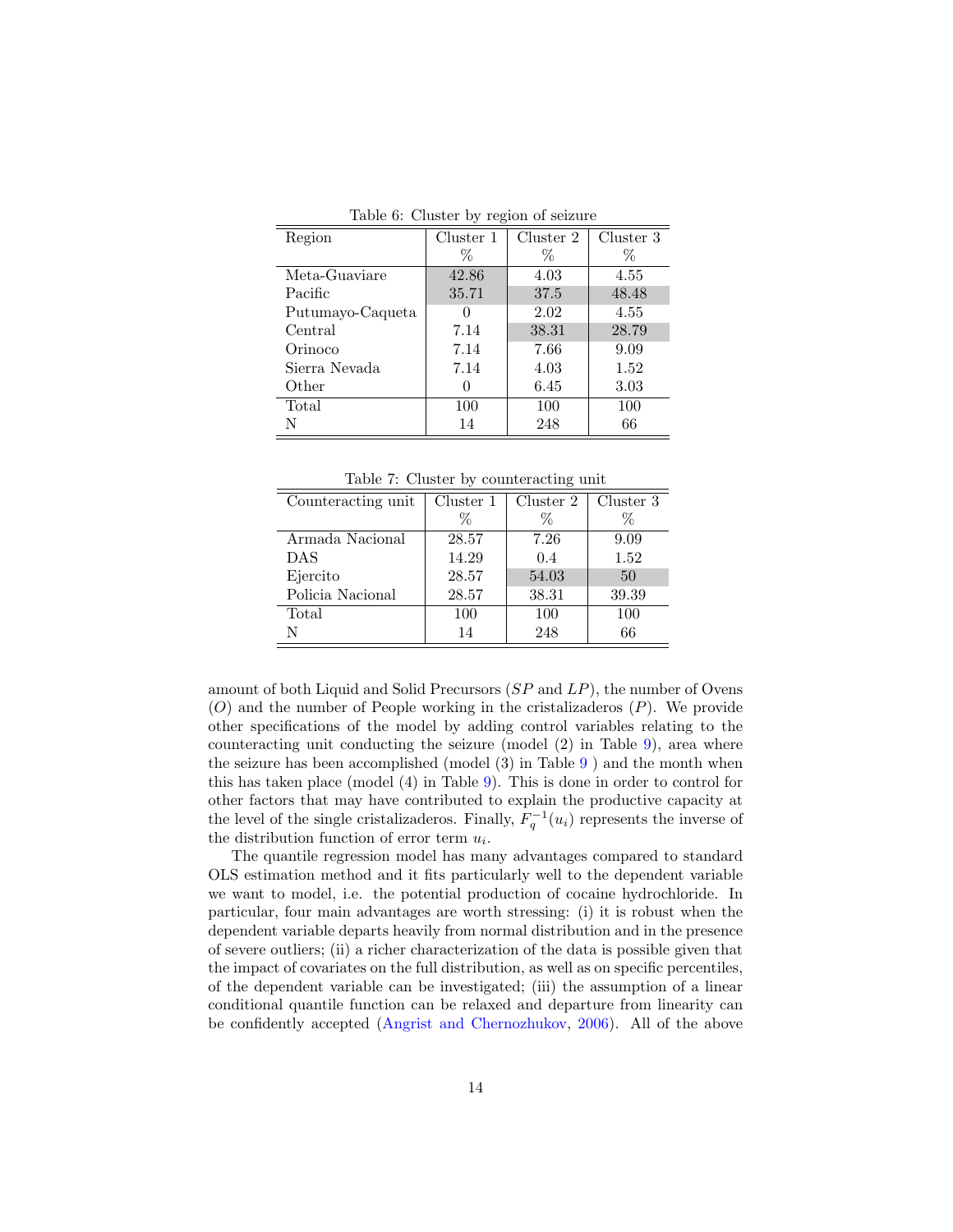| Month     | Cluster 1         | Cluster 2 | Cluster 3 |
|-----------|-------------------|-----------|-----------|
|           | $\%$              | %         | $\%$      |
| January   | 14.29             | 6.85      | 12.12     |
| February  | 28.57             | 9.68      | 7.58      |
| March     | 21.43             | 6.85      | 6.06      |
| April     | $\left( \right)$  | 7.66      | 21.21     |
| May       | 7.14              | 9.27      | 9.09      |
| June      | $\mathbf{\Omega}$ | 5.65      | 6.06      |
| July      | 7.14              | 10.08     | 6.06      |
| August    | 14.29             | 5.65      | 10.61     |
| September | 0                 | 11.69     | 9.09      |
| October   | 7.14              | 14.52     | 10.61     |
| November  | $\left( \right)$  | 8.47      | 1.52      |
| December  | 0                 | 3.63      |           |
| Total     | 100               | 100       | 100       |
| N         | 14                | 248       | 66        |

<span id="page-15-0"></span>Table 8: Cluster by month of seizure

mentioned reasons are specifically useful when we come to model the information concerning our data. In particular, the distribution in the monthly level of potential production of cocaine is highly skewed to the right, with a high number of abnormally low productive units, and with a fat tail to the right thanks to the presence of a non negligible number of highly productive cristalizaderos (see the values of skewness and kurtosis in Table [4\)](#page-12-0). Second, for many observations our dependent variable present strong departure from the mean value, thus calling for an evaluation at different points of the conditional distribution, which is possible in a quantile regression framework. Finally, quantile regression allows us to reduce the loss of important information which would have been necessary in more standard settings by dropping outlier observations.

Table [9](#page-16-0) shows the results of the quantile regression evaluated at the median value (0.5 quantile), for the four different specifications of the model. Both the extent and significance of the coefficients are robust throughout the different model specifications, showing that the number of people working in a cristalizaderos is significant in explaining the potential production of cocaine hydrochloride, together with the amount of liquid chemical precursors.

Table [10](#page-17-0) reports results for the most general model specification throughout the different quantiles of the conditional distribution (column 3 obviously reports the same results as column 4 in Table [9\)](#page-16-0). Other model's specifications report results assigning higher weights to other quantiles of the conditional distribution in this way incorporating the high heterogeneity characterizing the data.

Although the central quantiles of the distribution of cocaine production behave similarly (see columns 2 and 3), the other quantiles present an interesting departure from this result. Indeed, the upper quantiles (columns 4 and 5) reveal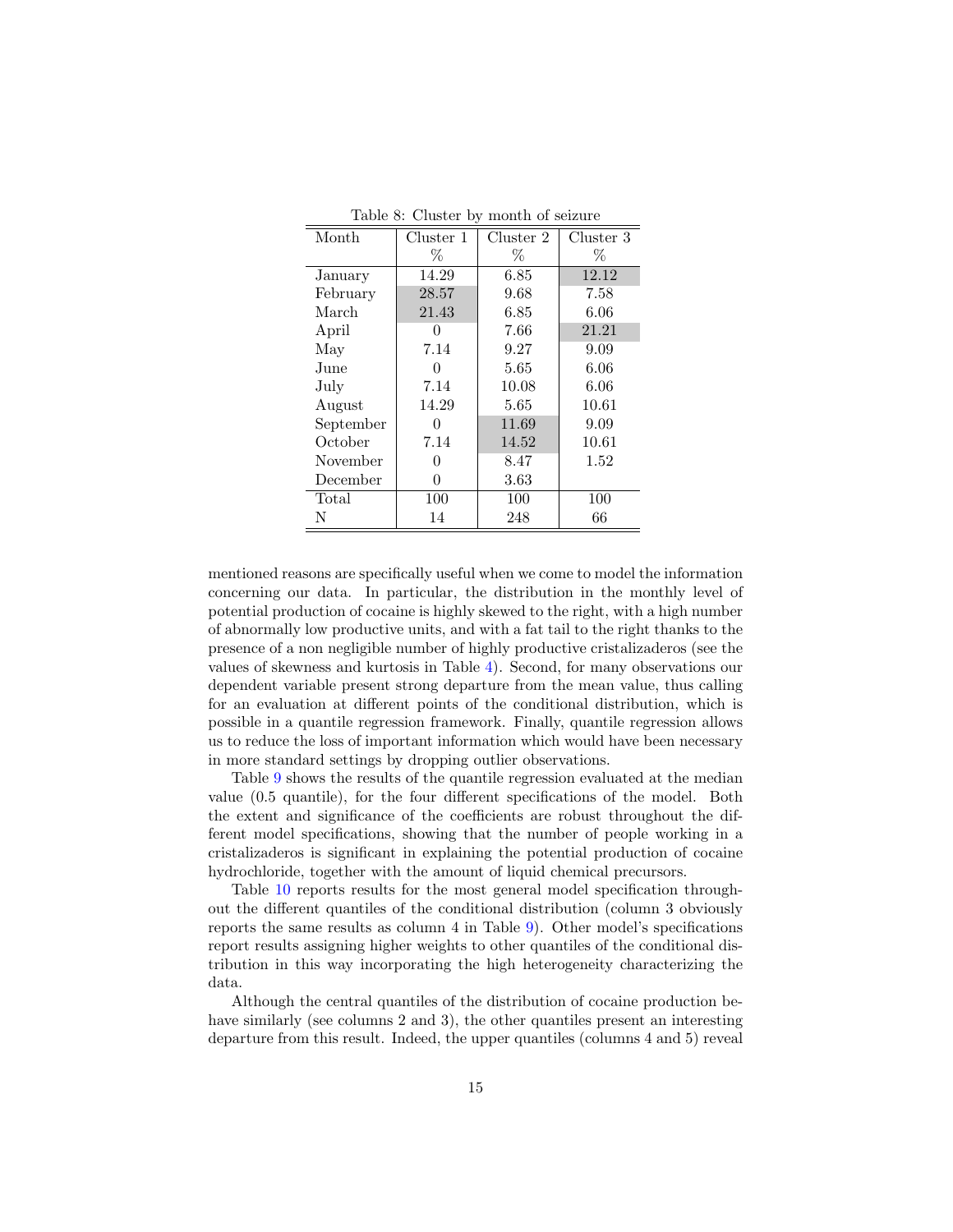<span id="page-16-0"></span>Table 9: Quantile regression (median)

|                                    | (1)                  | (2)                | (3)                | (4)                |
|------------------------------------|----------------------|--------------------|--------------------|--------------------|
| Constant                           | $0.82***$<br>(0.194) | $-2.89(1.777)$     | $-1.04(2.924)$     | $-0.67$ $(3.035)$  |
| Solid precursors                   | 0.14(0.148)          | 0.24(0.150)        | 0.21(0.126)        | 0.21(0.160)        |
| Liquid precursors                  | 0.0002(0.0001)       | 0.0002(0.0001)     | 0.0002(0.0001)     | $0.0002*$ (0.0001) |
| Ovens                              | 0.052(0.048)         | 0.047(0.047)       | 0.027(0.066)       | 0.026(0.071)       |
| People                             | $0.052**$ (0.016)    | $0.053***$ (0.013) | $0.033*$ $(0.014)$ | $0.037**$ (0.014)  |
| Counteracting organization dummies |                      |                    |                    |                    |
| DAS                                |                      | 5.09(4.302)        | 5.67(3.564)        | 4.04(3.519)        |
| Ejercito                           |                      | $3.71*$ $(1.768)$  | $4.00*(1.873)$     | 2.63(1.879)        |
| Policia Nacional                   |                      | $3.56*(1.721)$     | $4.03*$ (1.785)    | 2.65(1.791)        |
| Geographical dummies               |                      |                    |                    |                    |
| Pacific                            |                      |                    | $-0.33(1.974)$     | 0.49(1.978)        |
| Putumayo-Caqueta                   |                      |                    | $-2.04(2.470)$     | $-0.21(2.467)$     |
| Central                            |                      |                    | $-2.14(1.859)$     | $-1.16(1.780)$     |
| Orinoco                            |                      |                    | $-2.95(1.894)$     | $-2.64(1.899)$     |
| Sierra Nevada                      |                      |                    | $-2.56(2.527)$     | $-1.94(2.735)$     |
| Other                              |                      |                    | $-2.67(2.271)$     | $-1.88(2.098)$     |
| Month dummies                      |                      |                    |                    |                    |
| February                           |                      |                    |                    | $-0.07(0.946)$     |
| March                              |                      |                    |                    | 0.21(1.396)        |
| April                              |                      |                    |                    | $-0.33(0.938)$     |
| May                                |                      |                    |                    | $-0.89(1.527)$     |
| June                               |                      |                    |                    | 0.83(1.199)        |
| July                               |                      |                    |                    | 0.24(1.191)        |
| August                             |                      |                    |                    | 0.005(0.965)       |
| September                          |                      |                    |                    | 0.91(1.229)        |
| October                            |                      |                    |                    | 0.72(1.018)        |
| November                           |                      |                    |                    | $-1.37(1.006)$     |
| December                           |                      |                    |                    | 0.65(1.204)        |
| Obs                                | 166                  | 166                | 166                | 166                |
| Pseudo $R^2$                       | 0.19                 | 0.22               | 0.28               | 0.31               |

Standard errors in parentheses obtained via the bootstrap method

\*  $p < 0.05$ , \*\*  $p < 0.01$ , \*\*\*  $p < 0.001$ 

the important role played by the typology of counteracting organization seizing the cristalizaderos and the amount of ovens with which it is endowed. Even more interestingly, the most productive units (column 5) show peculiarities which, at least partially, confirm the preliminary results obtained with the cluster analysis. In particular, although almost all the counteracting units strongly influence the amount of cocaine potential production, it looks like that DAS is the best performing one. Furthermore, the location of cristalizaderos into the Pacific region appears to have a strong effect on potential production while, among all the month dummies, the only significant one is the month of November which is characterized by an extremely high negative coefficient, thus paring the result obtained in the time–series analysis.

Finally, by means of the proposed model, we put forward an estimate of the potential production of cocaine as it has been accomplished by only those productive units whose seizure has been reported during the year 2008 by Colombian counteracting organizations. In this way we are able to provide an estimate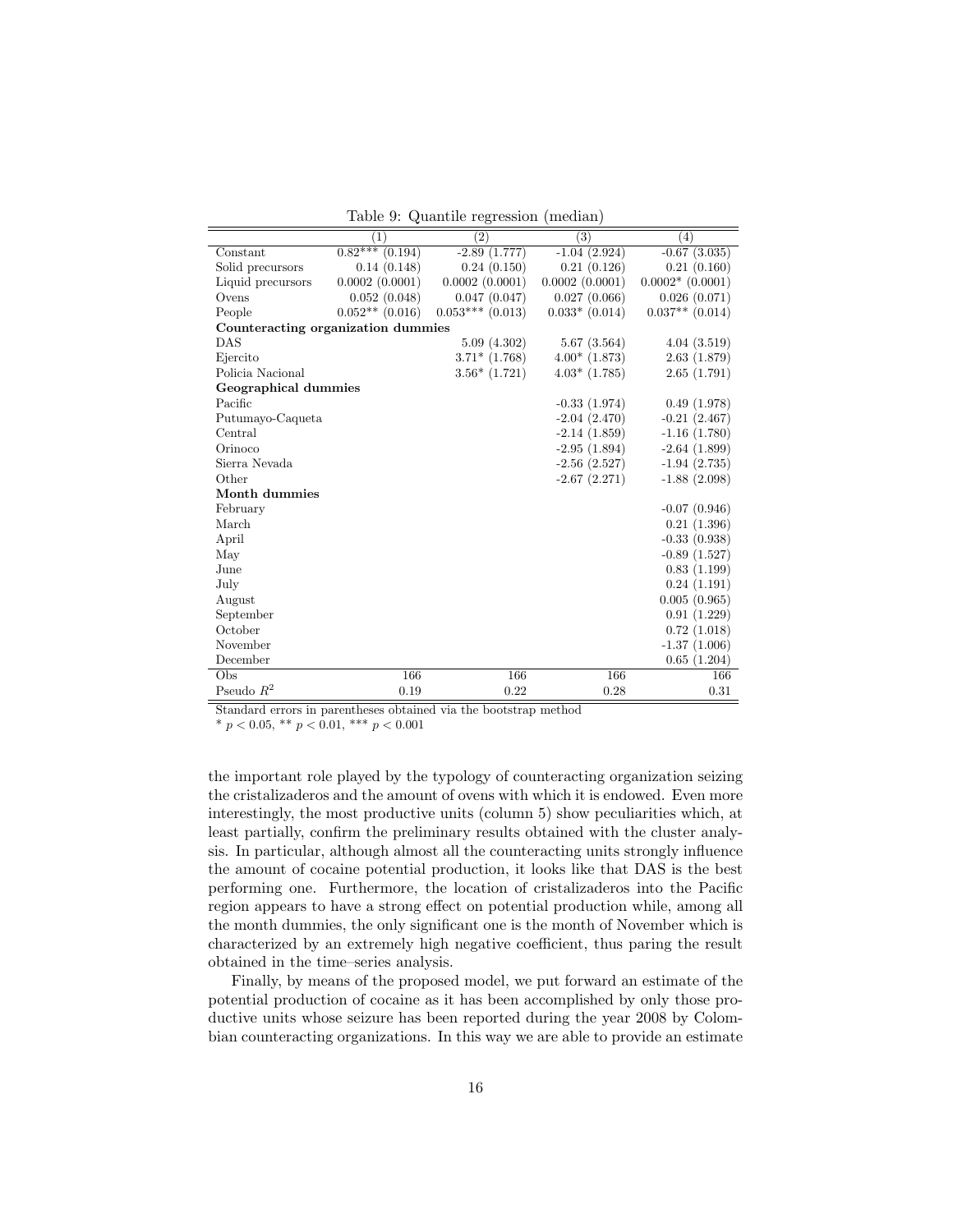|                                    | (1)             | (2)                 | (3)                 | (4)                | (5)                |
|------------------------------------|-----------------|---------------------|---------------------|--------------------|--------------------|
|                                    | $q$ 0.1         | $q$ 0.25            | $q$ 0.5             | $q$ 0.75           | $q$ 0.9            |
| Constant                           | 0.70(3.077)     | 0.70(2.957)         | $-0.67(3.307)$      | $-2.46(3.580)$     | $-3.75(4.442)$     |
| Solid precursors                   | 0.10(0.090)     | 0.06(0.107)         | 0.21(0.161)         | 0.20(0.332)        | 0.31(0.411)        |
| Liquid precursors                  | 0.0001(0.00008) | $0.0002*$ (0.00009) | $0.0002**$ (0.0001) | 0.0003(0.0002)     | 0.00004(0.0003)    |
| Ovens                              | 0.04(0.045)     | 0.03(0.048)         | 0.03(0.076)         | 0.09(0.120)        | $0.34*(0.143)$     |
| People                             | 0.02(0.015)     | $0.03**$ (0.014)    | $0.04*$ (0.014)     | 0.03(0.021)        | 0.03(0.025)        |
| Counteracting organization dummies |                 |                     |                     |                    |                    |
| DAS                                | $-0.37(3.610)$  | 3.79 (3.559)        | 4.04(3.649)         | $9.81*$ (4.200)    | $15.5***$ (5.897)  |
| Ejercito                           | 0.11(1.706)     | 1.91(1.774)         | 2.63(1.964)         | 4.12(2.525)        | $6.34**$ $(3.255)$ |
| Policia Nacional                   | 0.24(1.715)     | 2.13 (1.771)        | 2.65(1.907)         | $4.01**$ (2.446)   | $6.38**$ $(3.252)$ |
| Geographical dummies               |                 |                     |                     |                    |                    |
| Pacific                            | $-0.34(2.001)$  | $-1.36(1.845)$      | 0.49(2.085)         | 2.89(2.327)        | $6.07**$ (3.191)   |
| Putumayo-Caqueta                   | $-1.79(2.415)$  | $-1.20(2.262)$      | $-0.21(2.722)$      | $-0.068$ $(3.650)$ | $-1.34(4.387)$     |
| Central                            | $-0.91(1.818)$  | $-2.33(1.703)$      | $-1.16(1.931)$      | $-0.61(2.034)$     | 0.06(2.516)        |
| Orinoco                            | $-1.35(1.931)$  | $-3.19**$ (1.846)   | $-2.64(2.077)$      | $-1.93(2.307)$     | $-3.85(2.760)$     |
| Sierra Nevada                      | $-1.88(2.024)$  | $-2.61(2.093)$      | $-1.94(2.751)$      | $-1.71(4.233)$     | 7.15(5.073)        |
| Other                              | $-1.23(2.145)$  | $-2.86(2.011)$      | $-1.88(2.300)$      | $-0.65(2.790)$     | $-0.87(3.363)$     |
| Month dummies                      |                 |                     |                     |                    |                    |
| February                           | 0.22(0.739)     | 0.02(0.827)         | $-0.07(0.925)$      | 0.87(1.695)        | 3.50(2.330)        |
| March                              | $-1.09(1.585)$  | $-0.16(1.474)$      | 0.21(1.642)         | 0.73(2.130)        | $-1.07(2.635)$     |
| April                              | 0.25(0.821)     | $-0.40(0.889)$      | $-0.33(0.950)$      | $-0.42$ $(1.487)$  | $-1.53(1.678)$     |
| May                                | 0.49(0.793)     | $-0.37(0.914)$      | $-0.89(1.849)$      | 0.96(3.379)        | 3.38(4.551)        |
| June                               | 0.96(1.120)     | 0.57(0.953)         | 0.83(1.191)         | 0.66(2.542)        | $-0.67$ $(3.737)$  |
| July                               | 0.95(0.834)     | 0.44(1.023)         | 0.24(1.329)         | 0.71(3.639)        | $-0.78(5.362)$     |
| August                             | $-0.37(0.808)$  | $-0.15(0.858)$      | 0.005(0.985)        | 0.22(1.489)        | $-1.36(1.649)$     |
| September                          | 0.15(0.753)     | $-0.58(0.826)$      | 0.91(1.216)         | 1.48(1.534)        | 0.32(1.882)        |
| October                            | 0.39(0.924)     | 0.35(1.044)         | 0.72(0.989)         | 1.27(1.594)        | 1.28(1.820)        |
| November                           | $-1.74(1.530)$  | $-1.04(1.244)$      | $-1.37(0.986)$      | $-1.63(1.426)$     | $-3.30**$ (1.717)  |
| December                           | 0.96(0.820)     | 0.47(0.908)         | 0.65(1.225)         | 0.05(3.433)        | 0.02(2.221)        |
| Obs                                | 166             | 166                 | 166                 | 166                | 166                |
| Pseudo $R^2$                       | 0.27            | 0.27                | 0.31                | 0.39               | 0.53               |

<span id="page-17-0"></span>Table 10: Quantile regression (all the quantiles)

Standard errors in parentheses obtained via bootstrap method

\*  $p < 0.05$ , \*\*  $p < 0.10$ 

for all the 328 cristalizaderos, thus also the ones lacking an estimate provided by the seizing authorities. Before presenting the results of the estimation procedure we set forward some remarks concerning the way in which the procedure has been carried out. It is worth stressing that all of the mentioned statements are likely to provide downward estimates and, for this reason, the final estimate of cocaine hydrochloride production for the year 2008 that we propose here is highly conservative in nature. First, as evidenced in the first part of the section, we adopted a quantile regression framework which takes into account the different quantiles of the conditional distribution of the potential production of cocaine which make use of the conditional expected value. We are in this way able to provide a more cautious estimate given the distribution of our data where the mean is always higher than the median (see Table [1\)](#page-8-0). Second, when computing the estimate in order to evaluate the final production of year 2008, we rely on the regression corresponding to the 0.5 quantile. It is worth stressing that adopting the 0.9 quantile would be more correct given the higher Pseudo- $R<sup>2</sup>$  statistic, but it would have inflated the estimate thus yielding an even higher result of total cocaine production. Third, we propose three different scenarios relating to the total amount of cocaine produced in Colombia during the year 2008: (i) one that is 1.96 standard errors lower than the punctual estimate, (ii) 1 standard error lower and (iii) equivalent to the punctual estimate. Fourth, it must be recalled that we take into consideration only those cristalizaderos that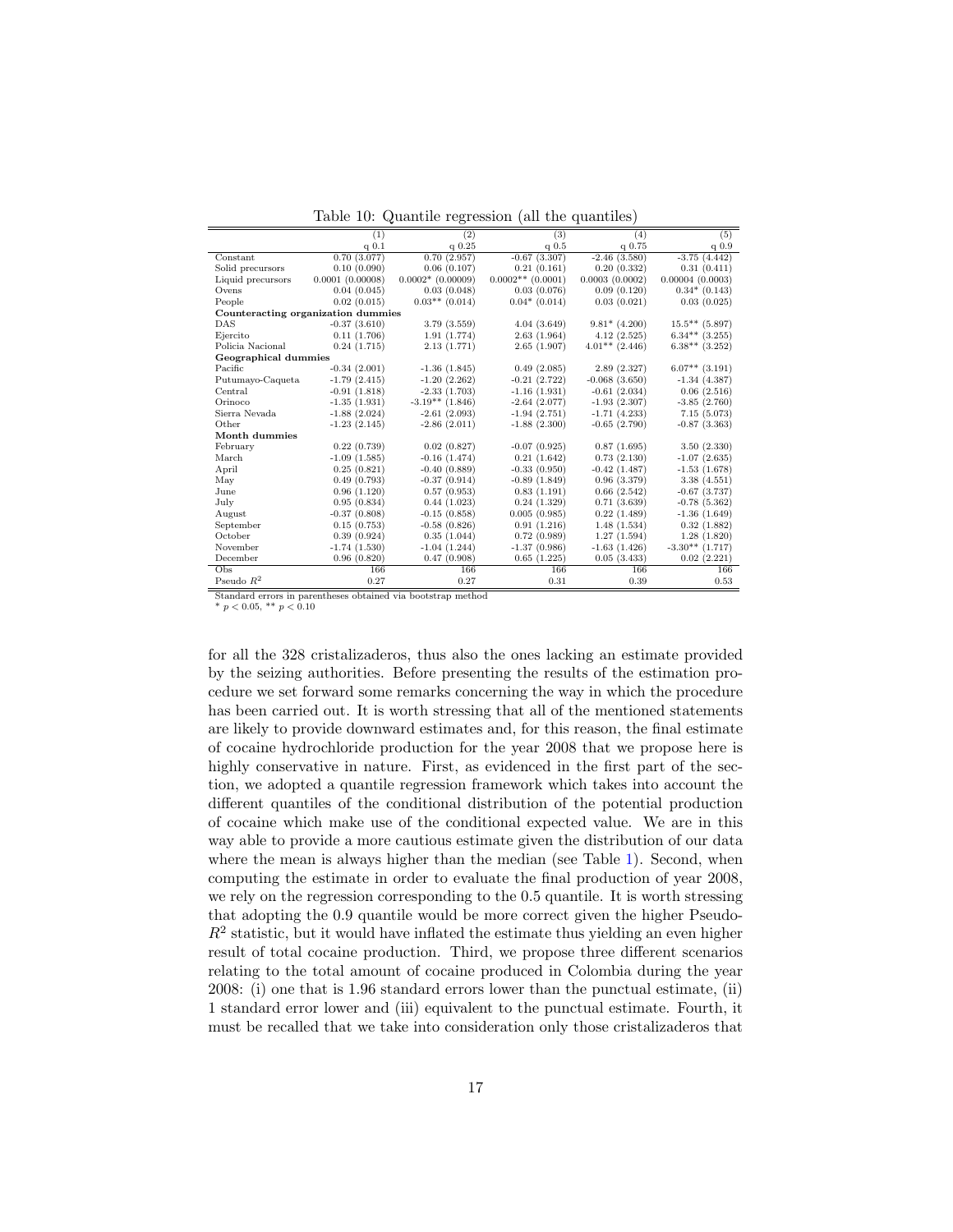have been seized and reported by Colombian authorities.<sup>[9](#page-18-0)</sup> Finally, if more than one cristalizaderos is found to be seized in the same locality, then we assume that any additional cristalizaderos to the first one actually constitutes a replacement of the seized one and, for this reason, it contributes to the total estimate only for the additional months.

Given these conservative assumptions, the final numbers of our estimation exercise are quite interesting and, we believe, shed new light on the way in which cocaine supply should be conceived by the relevant literature. In the most conservative scenario, that is when the punctual estimate is subtracted 1.96 times the standard error of the estimator, we find a total of 720 metric tons of cocaine hydrochloride produced. It is worth noticing that this number is much higher than the amount of cocaine reported by the United Nations Office on Drugs and Crime (UNODC) report [\(UNODC,](#page-21-2) [2009\)](#page-21-2) and the US Government White House Office of Drug Control Policy (ONDCP) report [\(ONDCP,](#page-20-16) [2009\)](#page-20-16), which amounts respectively to 430 and 535 metric tons.<sup>[10](#page-18-1)</sup> Furthermore, if only one standard error is subtracted from the punctual estimate then a total estimate of 1500 metric tons is found. Finally, when the punctual estimate is taken as the correct one, then a figure of 2630 metric tons of cocaine hydrochloride is found.

#### 6 Conclusion

In this paper, we put forward the idea that in cocaine–related studies the reliability of empirical data available to researchers is crucial. Although we witness a widespread interest in developing very visible policies heavily biased towards contrasting drugs supply, the quality of the data produced is not following the trend. In an attempt to overcome this deficiency in data collection, we put forward a unique dataset covering cocaine related seizures in Colombia for the whole year 2008. By means of this dataset, we offer some preliminary accounts of the main numbers on drug supply and on drug seizures.

Our analysis shows that, on the grounds of a micro based dataset built through an alternative methodology to those commonly used, it is possible to contribute a meaningful analysis of such a complex phenomenon by overcoming some of the limits of official statistics. We thus furnish a tool of analysis that, if used together with the standard ones, could prove to be effective in complementing the information derived from the more usual statistical tools. Indeed, this effort is aimed at complementing, rather than challenging, the more standard methodologies, in order to provide a more realistic and reliable view of such a complex phenomenon.

<span id="page-18-0"></span><sup>9</sup> It is the case that not all of the productive cristalizaderos are seized by the the counteracting organizations, otherwise Colombia will produce no cocaine at all, while it is still internationally recognized as the major producer of cocaine in the world. Furthermore, it may be the case that the most productive cristalizaderos are actually seized by other counteracting units through international operations taking place just outside the Colombian borders.

<span id="page-18-1"></span><sup>&</sup>lt;sup>10</sup>The figure of the ONDCP report refers to year 2007, given that no estimate is reported for year 2008.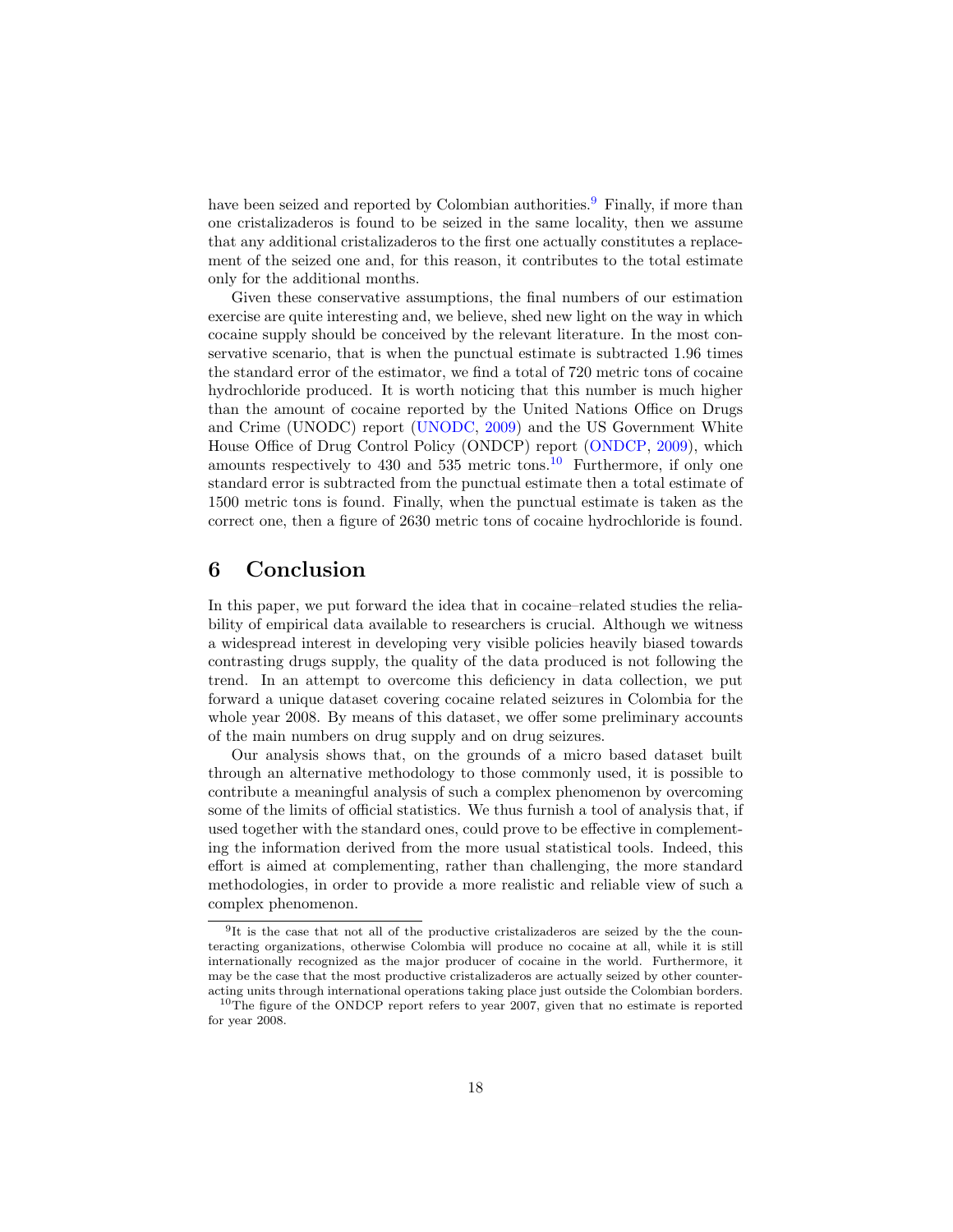The dataset seems to be immune from biases due to a sort of strategic use of seizures by the counteracting organizations. Indeed, an overestimate might arise from the desire to inflate results in order to appear more efficient. However, data are stationary, with no structural break suggesting the existence of such a phenomenon<sup>[11](#page-19-8)</sup>, which, if interpreted along these lines, seems to confirm that there is a trade–off between seizing too much and too little.

We have indeed shown that the dataset can be of help in offering some novel insights for the sake of counteracting policies. These results are evident from the time–series analysis and from the cluster analysis. Moreover, a model uncovering some of the most prominent features of cocaine production process has been set forward and a preliminary estimate concerning the supply of cocaine in year 2008 for Colombia has been computed. Although the estimate is highly conservative, it is nevertheless much higher than the official numbers provided by the main international organizations.

#### References

#### References

- <span id="page-19-7"></span>ANGRIST, J., AND V. CHERNOZHUKOV (2006): "Quantile regression under misspecification, with an application to the US wage structure," *Econometrica*, 74(2), 539–563.
- <span id="page-19-1"></span>ARKES, J., R. PACULA, S. PADDOCK, J. CAULKINS, AND P. REUTER (2008): "Why the DEA STRIDE data are still useful for understanding drug markets," Discussion paper, NBER WP 14224.
- <span id="page-19-6"></span>CALIŃSKI, T., AND J. HARABASZ (1974): "A dendrite method for cluster analysis," Communications in Statistics-Simulation and Computation, 3(1), 1–27.
- <span id="page-19-5"></span>Caulkins, J., P. Reuter, and L. J. Taylor (2006): "Can supply restrictions lower price? Violence, drug dealing and positional advantage," Contributions to Economic Analysis & Policy, 5, 1–18.
- <span id="page-19-3"></span>Caulkins, J. P., P. Reuter, M. Y. Iguchi, and J. Chiesa (2005): "How Goes the "War on Drugs"? An Assessment of U.S. Drug Problems and Policy," Discussion paper, Rand Corporation Occasional Paper.
- <span id="page-19-4"></span>Chumacero, R. A. (2008): "Evo, Pablo, Tony, Diego, and Sonny - General Equilibrium Analysis of the Illegal Drugs Market," Working Paper Series 4565, World Bank Policy Research.
- <span id="page-19-2"></span>Costa Storti, C., and P. De Grauwe (2009): "The cocaine and heroin markets in the era of globalisation and drug reduction policies," International Journal of Drug Policy, 20(6), 488–496.
- <span id="page-19-0"></span>Donati, A. (2009): "La produzione e i sequestri di cocaina. Analisi dei Report ONU dal 1999 al 2007," mimeo.

<span id="page-19-8"></span><sup>11</sup>Apart from the October–December break, which is symmetrical and seems to be due to problems internal to the Army.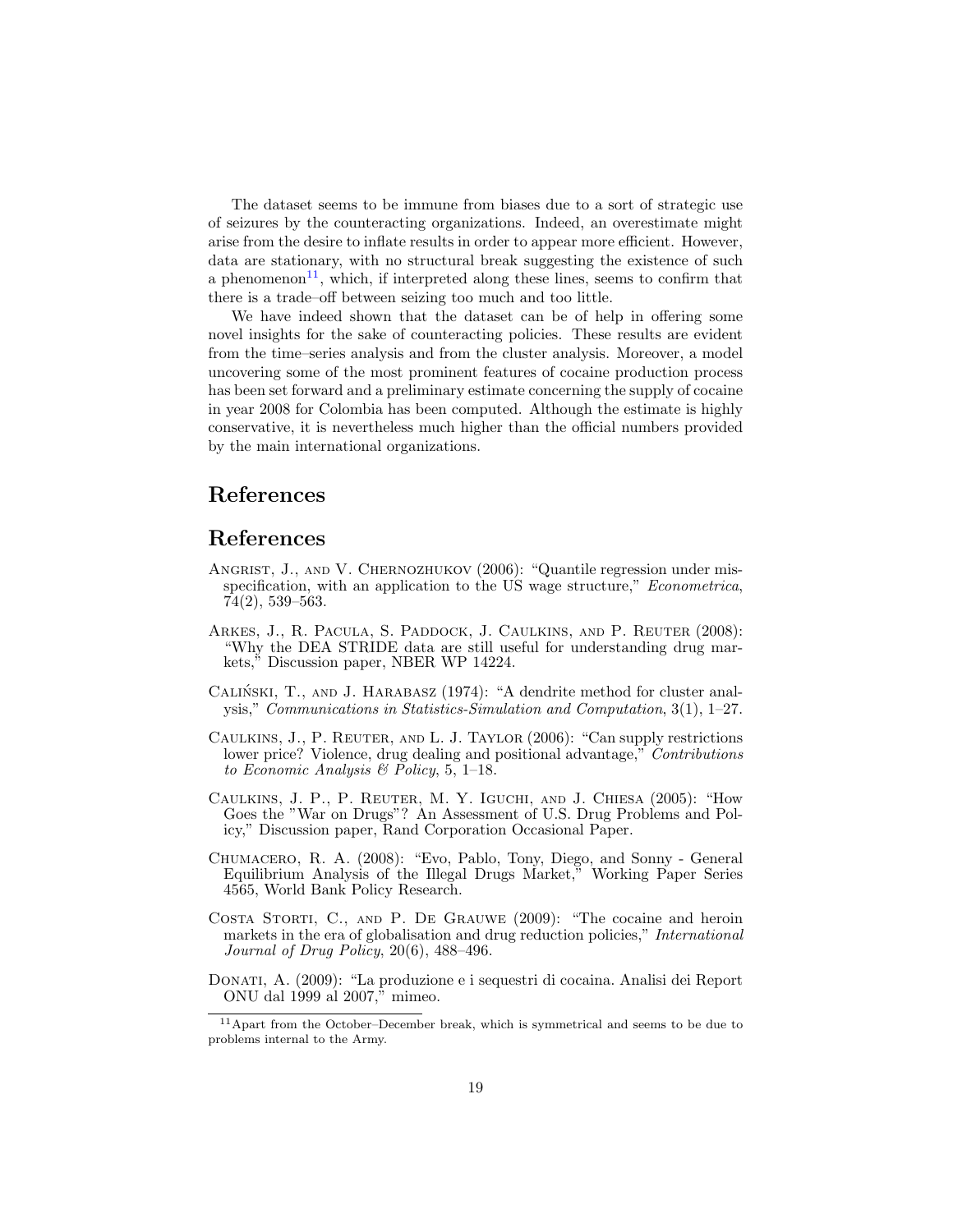- <span id="page-20-14"></span>ELLIOTT, G., T. ROTHENBERG, AND J. STOCK (1996): "Efficient tests for an autoregressive unit root," Econometrica, 64(4), 813–836.
- <span id="page-20-7"></span>Fowler, T. B. (1996): "The international narcotics trade: Can it be stopped by interdiction?," Journal of Policy Modeling, 18(3), 233–270.
- <span id="page-20-2"></span>Horowitz, J. (2001): "Should the DEA's STRIDE data be used for economics analyses of markets for illegal drugs?," Journal of the American Statistical Association, 96, 1254–1271.
- <span id="page-20-9"></span>Ibanez, M. (2006): "Who crops coca and why?," mimeo.
- <span id="page-20-13"></span>KWIATKOWSKI, D., P. PHILLIPS, P. SCHMIDT, AND Y. SHIN (1992): "Testing the null hypothesis of stationarity against the alternative of a unit root, Journal of Econometrics, 54(1-3), 159–178.
- <span id="page-20-4"></span>Levitt, S. D., and S. A. Venkatesh (2000): "An Economic Analysis of a Drug-Selling Gang's Finances," Quarterly Journal of Economics, 115(3), 755–789.
- <span id="page-20-0"></span>Mejia, D. (2008): "The war on illegal drugs producer and consumer countries: a simple analytical framework," Discussion paper, CeSifo Working paper n. 2459.
- <span id="page-20-6"></span>MEJIA, D., AND C. E. POSADA (2008): "Cocaine production and trafficking: what do we know?," Working Paper Series 4618, World Bank Policy Research.
- <span id="page-20-8"></span>Moreno-Sanchez, R., D. Kraybill, and S. Thompson (2003): "An econometric analysis of coca eradication policy in Colombia," World Development, 31, 375–383.
- <span id="page-20-11"></span>Nell, J. (1994): "The dynamics of the drug market," Challenge, 37, 13–21.
- <span id="page-20-15"></span>NG, S., AND P. PERRON (2001): "Lag length selection and the construction of unit root tests with good size and power," Econometrica, pp. 1519–1554.
- <span id="page-20-3"></span>ONDCP (2004): "The Price and Purity of Illicit Drugs: 1981 Through the Second Quarter of 2003," Discussion Paper Publication Number NCJ 207768, Washington DC: Executive Office of the President.
- <span id="page-20-16"></span>(2009): "2009 International Narcotics Control Strategy Report," Discussion paper, White House Office of Drug Control Policy (ONDCP), Available at http://www.state.gov/p/inl/rls/nrcrpt/2009/.
- <span id="page-20-12"></span>REUTER, P. (2001): "The limits of supply-side drug control," The Milken Institute Review of Economic Studies, pp. 14–23.
- <span id="page-20-1"></span>REUTER, P., AND V. GREENFIELD (2001): "Measuring global drug markets. How good are the numbers and why should we care about them?," World Economics, 2, 159–173.
- <span id="page-20-5"></span>RITTER, A. (2006): "Studying illicit drug markets: Disciplinary contributions," International Journal of Drug Policy, 17(6), 453–463.
- <span id="page-20-10"></span>TABARES, E., AND R. ROSALES (2005): Políticas de control de oferta de Coca: "la zanahoria" y "el Garrote". CEDE, Centro de Estudios sobre Desarrollo Económico, Facultad de Economía, Universidad de los Andes.